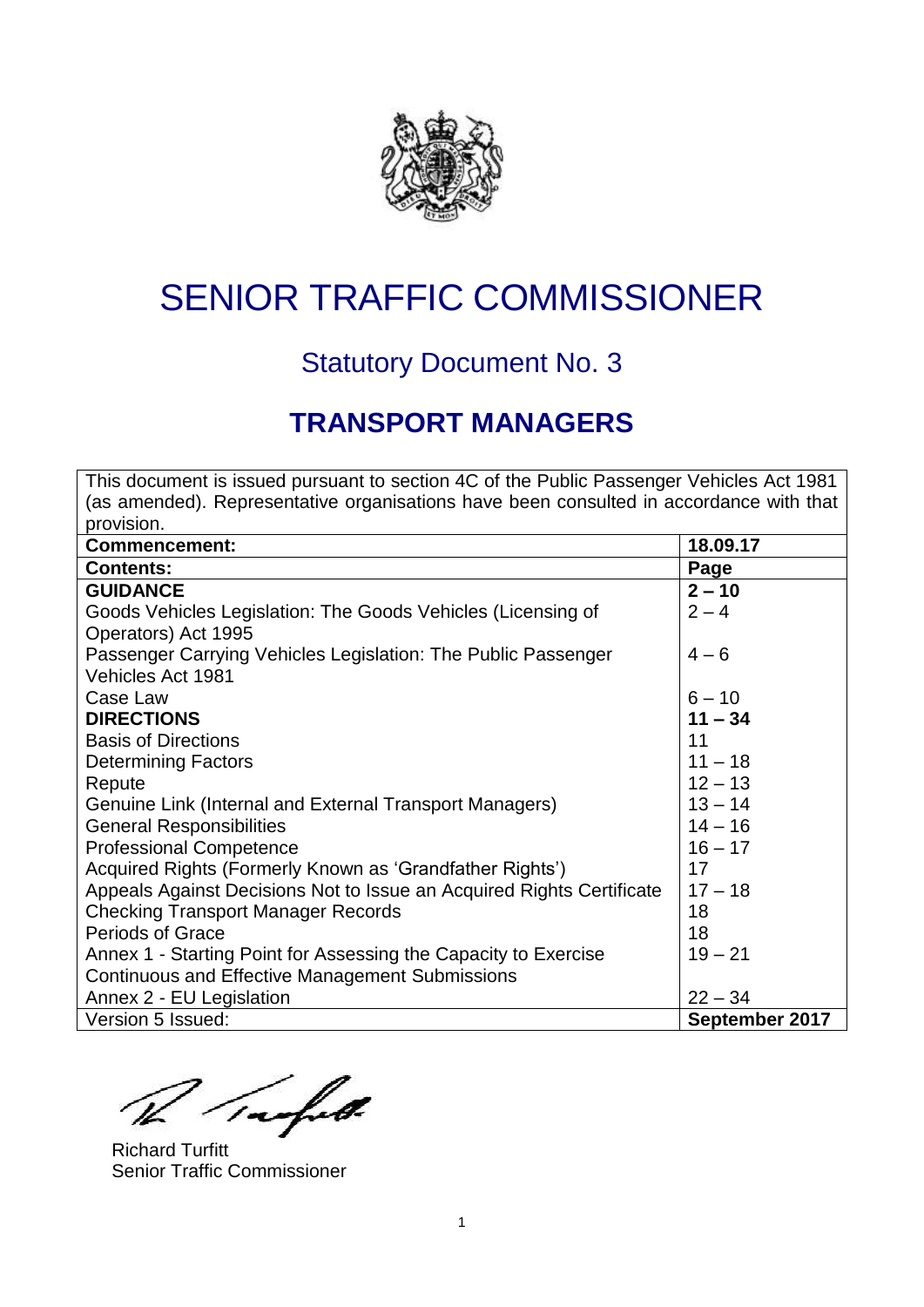## **GUIDANCE**

- **1.** The Senior Traffic Commissioner for Great Britain issues the following Guidance under section 4C(1) of the Public Passenger Vehicles Act 1981 (as amended) to provide information as to the way in which the Senior Traffic Commissioner believes that traffic commissioners should interpret the law in relation to the requirements for and on transport managers.
- **2.** A transport manager must be of good repute.<sup>1</sup> The Certificate of Professional Competence (CPC) must be appropriate for the type of licence being applied for. Regulation 5 of the Road Transport Operator Regulations 2011 states that a standard licence granted under the 1981 Act constitutes an authorisation to engage in the occupation of road transport operator for the purposes of Regulation (EC) 1071/2009 in the capacity of road passenger transport operator.
- **3.** Only those persons who can fulfil the statutory requirements for having continuous and effective responsibility for the management of the transport operations of the business in so far as they relate to the carriage of goods (as defined below) can act as a transport manager. The transport manager retains legal responsibility regardless of whether his or her activities are delegated.

## **Goods Vehicles Legislation: The Goods Vehicles (Licensing of Operators) Act 1995**

- **4.** Standard licence holders and applicants for standard licences are required to meet the requirements of professional competence. Section 13(1) requires the applicant to satisfy the traffic commissioner that the requirements of section 13A and C are met. Section 13A contains a requirement that an applicant for a standard licence is professionally competent (in accordance with paragraphs 8 to 13 of Schedule 3).
- **5.** A designated transport manager must meet the requirements of Article 4 as follows:
	- be of good repute (in accordance with paragraphs 1 to 5 of Schedule 3);
	- be professionally competent (in accordance with paragraph 13 of Schedule 3); and,
	- in the case of an external transport manager, is not prohibited from acting as a transport manager by a traffic commissioner, and is not designated to act in that capacity for more than 4 operators or be responsible for more than 50 vehicles or such smaller number as the traffic commissioner considers appropriate.
- **6.** Section 22(2)(a) and (b) make it a condition of the licence for an operator to inform the traffic commissioner of any change within 28 days that would affect the fulfilment to be professionally competent and/or of any event which affects the requirements under section 13A (see section 5). The traffic commissioner then has discretion to consider a period of grace *up to* 6 months to find a

<sup>1</sup> <sup>1</sup> See Statutory Guidance and Statutory Directions on Good Repute and Fitness and Statutory Guidance and Statutory Directions on the Principles of Decision Making.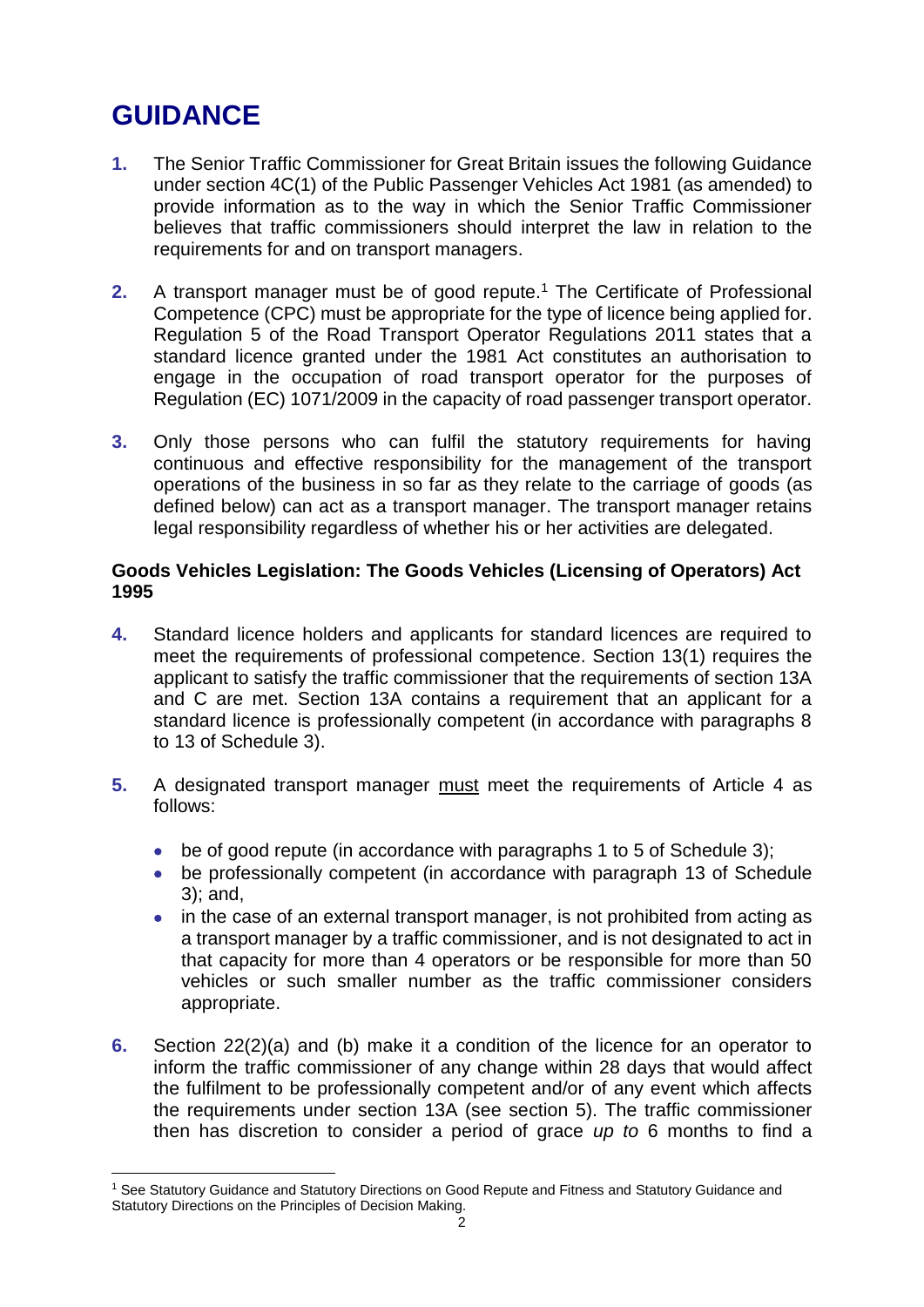replacement (and a further 3 months in the case of death or incapacity of the transport manager).

- **7.** The statutory definition of "transport manager" in section 58 (now amended by Regulation (EC) 1071/2009) means 'a natural person employed by an undertaking or, if that undertaking is a natural person, that person or, where provided for, another natural person designated by that undertaking by means of a contract, who effectively and continuously manages the transport activities of that undertaking'. Article 4.1 of Regulation (EC) 1071/2009 refers to that person having a genuine link to the undertaking, such as being an employee, director, owner or shareholder or administering it.
- **8.** Under paragraph 15 of Schedule 3 a traffic commissioner cannot make an adverse finding against an existing transport manager's repute unless a notice has been properly served<sup>2</sup> on that transport manager:
	- stating whether repute and/or professional competence is at issue;
	- setting out the nature of the allegations;

1

- giving the transport manager 28 days from the date of service to make representations; and
- stating that the transport manager is entitled to request an inquiry as provided in section 35.

A traffic commissioner must consider any representations received under section 35 and hold a hearing if requested.

- **9.** Under paragraph 16(1) of Schedule 3 (as amended by Article 6.2 of Regulation (EC) 1071/2009), where a traffic commissioner finds that a transport manager has been convicted of a serious criminal offence or incurred a penalty for one or more serious infringements that would lead to a loss of good repute, the traffic commissioner must consider whether a finding that the person was no longer of good repute would constitute a disproportionate response and that consequently good repute is unaffected. Any such finding must be duly reasoned and justified and the reasons shall be recorded in the national register. If the traffic commissioner does not find that the loss of good repute would be disproportionate the conviction or penalty shall lead to a loss of good repute.
- **10.** Article 14.1 of Regulation (EC) 1071/2009 provides that where a transport manager loses good repute in accordance with Article 6 (as set out above) that the traffic commissioner shall declare that transport manager unfit to manage the transport activities of an undertaking. Article 14.2 provides that unless and until a rehabilitation measure is taken in accordance with the relevant provisions of national law the CPC shall no longer be valid in any Member State.
- **11.** Under paragraph 16(2) of Schedule 3 (as amended by the Road Transport Operator Regulations 2011), where a traffic commissioner determines that a transport manager has lost their good repute, the traffic commissioner must order

<sup>&</sup>lt;sup>2</sup> deemed served on the date on which it would have been delivered in the ordinary course of post to the transport manager's last known address, notwithstanding that it was returned as undelivered or was for any other reason not received by the transport manager.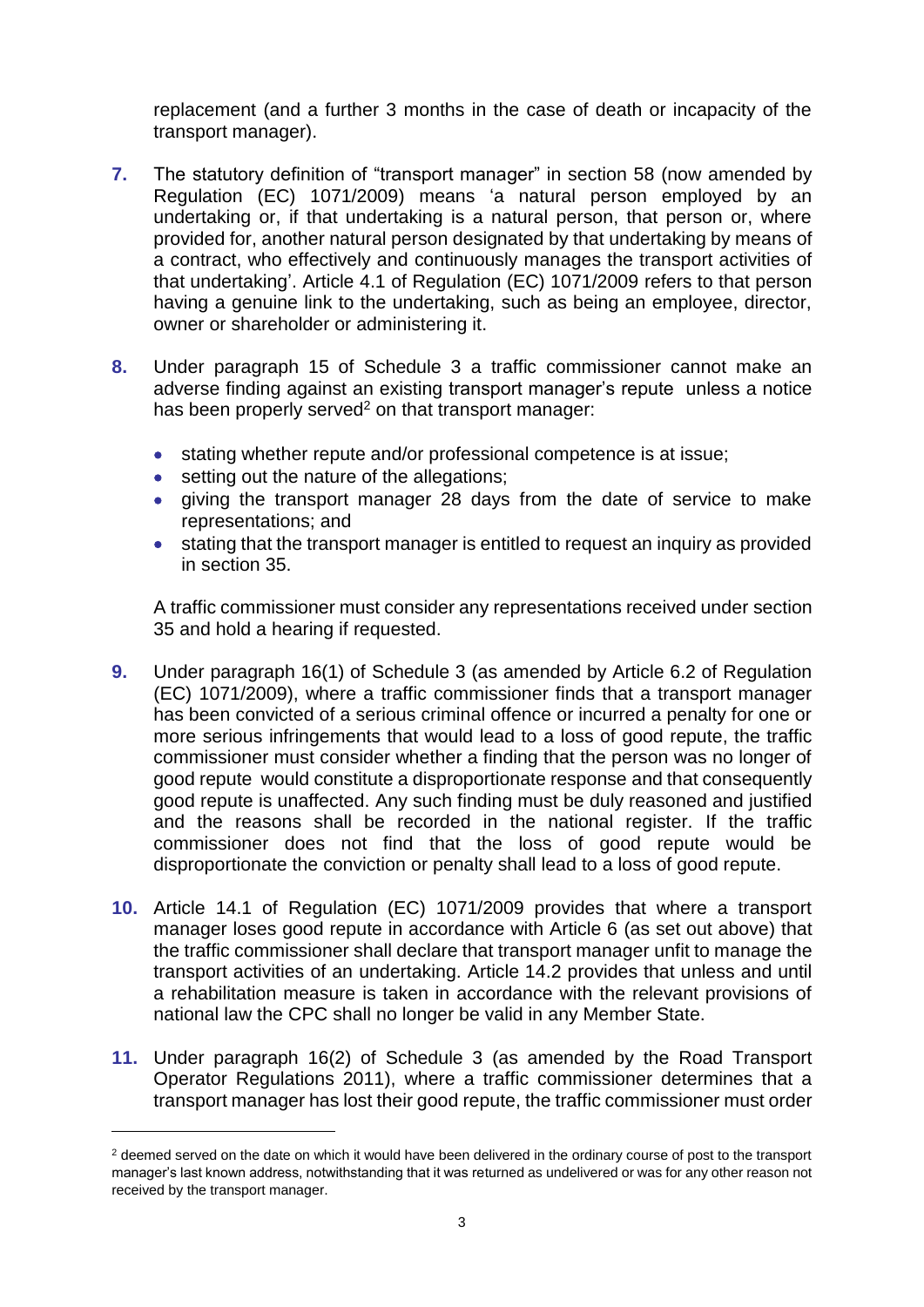the person to be disqualified from acting as a transport manager. Whilst the disqualification is in force the person may not act as a transport manager for any road transport undertaking and their CPC is not valid. The disqualification order can either be indefinite or for such period as the commissioner thinks fit.

- **12.** However under paragraph 17 of Schedule 3 (as amended by the Road Transport Operator Regulations 2011) where a transport manager is disqualified the traffic commissioner who made the order may, at any time, cancel the order or, with the consent of the disqualified person, vary the order, either upon application by the disqualified person or of the traffic commissioner's own volition and only after serving notice stating:
	- the intention to vary the measures specified;
	- that the person is entitled to make representations within 28 days from the date of notice; and
	- that the person is entitled to request a hearing.

The traffic commissioner may specify measures with which the disqualified person must comply before the order can be cancelled or varied.

## **Passenger Carrying Vehicles Legislation: The Public Passenger Vehicles Act 1981**

- **13.** Standard licence holders and applicants for standard licences are required to meet the requirements of professional competence. Section 14 requires the traffic commissioner to be satisfied that an applicant for a standard licence meets the requirements of sections 14ZA and 14ZC. 14ZA(1) requires an applicant to be professionally competent (as determined in accordance with paragraphs 3, 4 and 6 of Schedule 3).
- **14.** A designated transport manager must meet the requirements of Article 4 as follows:
	- be of good repute (in accordance with paragraph 1 of Schedule 3);
	- be professionally competent (in accordance with paragraph 6 of Schedule 3); and,
	- in the case of an external transport manager, is not prohibited from acting as a transport manager by a traffic commissioner, and is not designated to act in that capacity for more than 4 operators or be responsible for more than 50 vehicles or such smaller number as the traffic commissioner considers appropriate.
- **15.** Section 17(3)(b) makes it a condition of the licence for an operator to inform the traffic commissioner of any change within 28 days. The traffic commissioner then has discretion to consider a period of grace *up to* 6 months (and a further 3 months in the case of death or incapacity) to find a replacement.
- **16.** The statutory definition of "transport manager" in section 82 (as amended by Regulation (EC) 1071/2009) means 'a natural person employed by an undertaking or, if that undertaking is a natural person, that person or, where provided for, another natural person designated by that undertaking by means of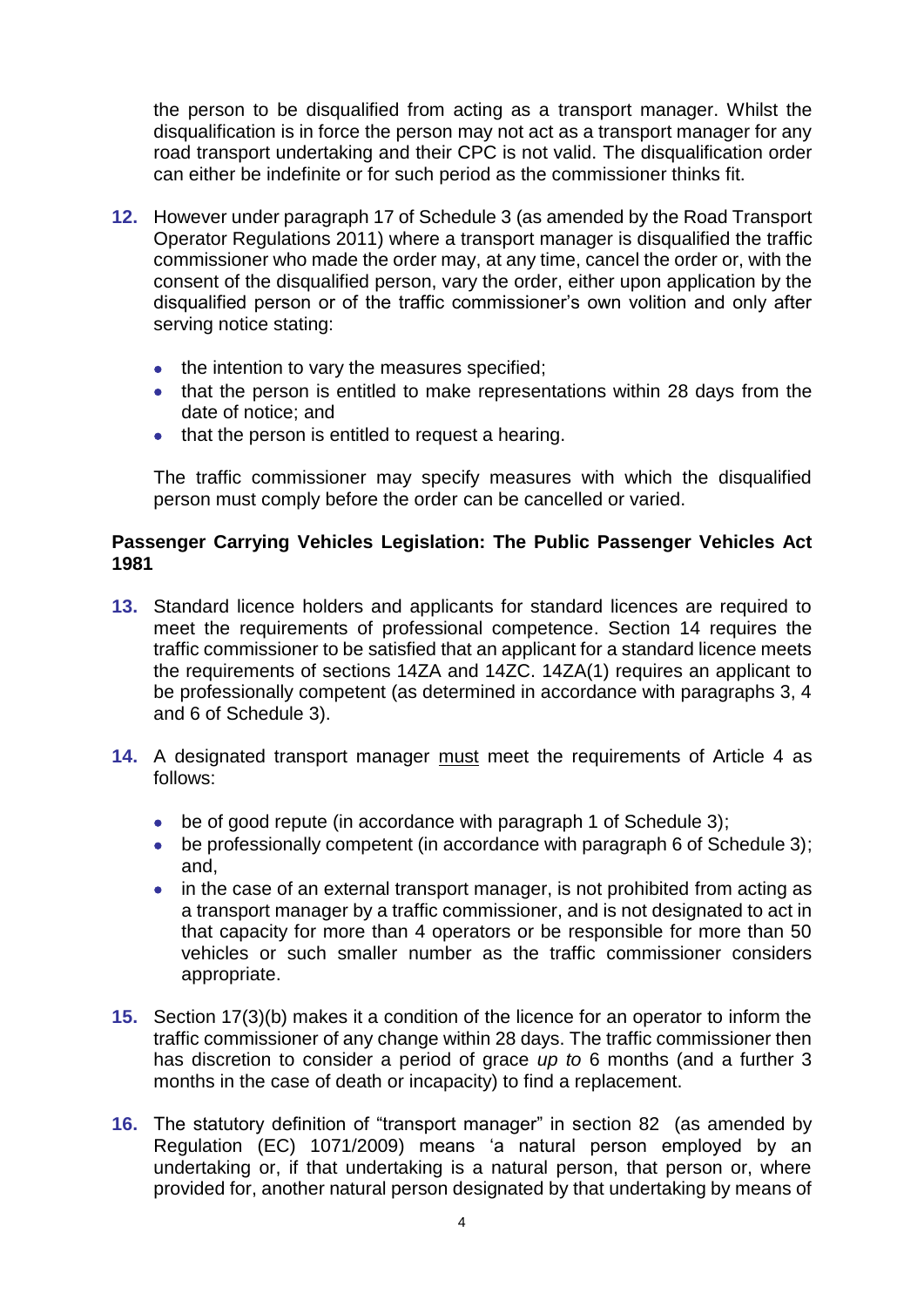a contract, who effectively and continuously manages the transport activities of that undertaking'. Article 4.1 of Regulation (EC) 1071/2009 refers to that person having a genuine link to the undertaking, such as being an employee, director, owner or shareholder or administering it. It also refers to Regulation (EC) 1073/2009 of the European Parliament and of the Council of 21 October 2009, amending Regulation (EC) No 561/2006, on common rules for access to the international market for coach and bus services.

- **17.** Under paragraph 7A of Schedule 3 of the Act a traffic commissioner cannot make an adverse finding against a transport manager's repute unless a notice has been properly served $3$  on that transport manager:
	- stating whether repute and/or professional competence is at issue;
	- **•** setting out the nature of the allegations;
	- giving the transport manager 28 days from the date of service to make representations; and
	- stating that the transport manager is entitled to request an inquiry as provided in section 54.

A traffic commissioner must consider any representations received under section 54 and hold a hearing if requested.

- **18.** Under paragraph 7B(1) of Schedule 3 (as amended by Article 6.2 of Regulation (EC) 1071/2009), where a traffic commissioner finds that a transport manager has been convicted of a serious criminal offence or incurred a penalty for one or more serious infringements that would lead to a loss of good repute, the traffic commissioner must consider whether a finding that the person was no longer of good repute would constitute a disproportionate response and that consequently good repute is unaffected. Any such finding must be duly reasoned and justified and the reasons shall be recorded in the national register. If the traffic commissioner does not find that the loss of good repute would be disproportionate the conviction or penalty shall lead to a loss of good repute.
- **19.** Article 14.1 of Regulation (EC) 1071/2009 provides that where a transport manager loses good repute in accordance with Article 6 as set out above that the traffic commissioner shall declare that transport manager unfit to manage the transport activities of an undertaking. Article 14.2 provides that unless and until a rehabilitation measure is taken in accordance with the relevant provisions of national law the CPC shall no longer be valid in any Member State.
- **20.** Under paragraph 17B(2) of Schedule 3 (as amended by the Road Transport Operator Regulations 2011), where a traffic commissioner determines that a transport manager has lost their good repute, the traffic commissioner must order the person to be disqualified from acting as a transport manager. Whilst the disqualification is in force the person may not act as a transport manager for any road transport undertaking and their CPC is not valid. The disqualification order can either be indefinite or for such period as the commissioner thinks fit.

1

<sup>&</sup>lt;sup>3</sup> deemed served on the date on which it would have been delivered in the ordinary course of post to the transport manager's last known address, notwithstanding that it was returned as undelivered or was for any other reason not received by the transport manager.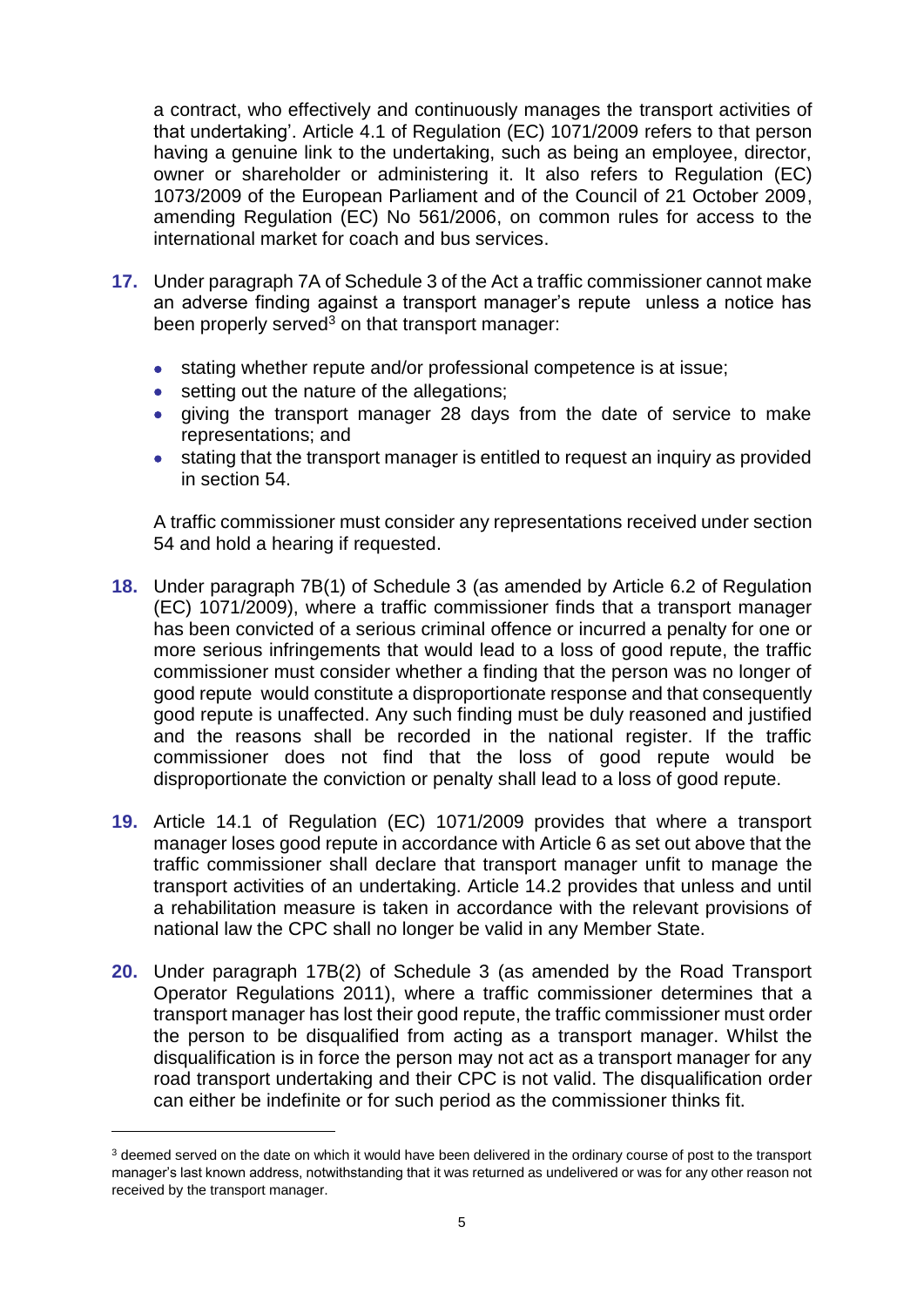- **21.** However under paragraph 7C of Schedule 3 (as amended by the Road Transport Operator Regulations 2011), where a transport manager is disqualified the traffic commissioner who made the order may, at any time, cancel the order or, with the consent of the disqualified person, vary the order, either upon application by the disqualified person or of the traffic commissioner's own volition and only after serving notice stating:
	- the intention to vary the measures specified:
	- that the person is entitled to make representations within 28 days from the date of notice; and
	- that the person is entitled to request a hearing.

The traffic commissioner may specify measures with which the disqualified person must comply before the order can be cancelled or varied.

## **Case Law**

- **22.** This Guidance may be subject to decisions of the higher courts and to subsequent legislation. The Senior Traffic Commissioner has extracted the following principles and examples from existing case law.
- **23.** Transport managers should be able to supply a suitable certificate of qualification.<sup>4</sup> This can be by way of examination or entitlement (formerly "Grandfather Rights" now "Acquired Rights"). It is incumbent upon the operator to ensure that any appointed transport manager has the continuing ability and determination to give full and practical application to the statutory duties.<sup>5</sup>
- **24.** Continuous and effective responsibility means just that. An applicant or operator can be taken to be aware of the various guidance documents issued on behalf of the Senior Traffic Commissioner.<sup>6</sup> When nominating an individual as a transport manager it will be necessary to show that the person concerned will be able to exercise that level of responsibility. The traffic commissioner must be in a position to assess how much time that individual will devote to the business in question, what other demands that person will have on their time and what contractual relationship exists between the individual and the applicant/operator<sup>7</sup>. A transport manager should be able to show that, however infrequently vehicles return to the operating centre, he or she is able to and does exercise continuous and effective management of the vehicles on a day to day basis. The requirements of the legislation are unlikely to be satisfied by a transport manager who lives abroad.<sup>8</sup>
- **25.** A transport manager must always be more than just a transport manager in name.<sup>9</sup> A transport manager risks their repute<sup>10</sup> if they find themselves in this

<sup>1</sup> <sup>4</sup> 2004/021 Carway Haulage. All new CPC qualifications will equip the holder to exercise effective management of international operations. If a standard licence operator is contemplating international work then the operator must ensure that the nominated CPC holder either holds a new style CPC or an old style international qualification.

<sup>5</sup> 2000/018 Euroline Transport and 2008/315 L C Mistry

<sup>6</sup> 2012/346 MGM Haulage & Recycling Ltd

<sup>7</sup> 2011/036 LWB Ltd

<sup>8</sup> 2006/405 Transclara, 2006/392 G Brandon

<sup>9</sup> 2010/367 Aspey Trucks Ltd, 2009/307 Anne Jones Edwards and Edward Anthony Jones

<sup>&</sup>lt;sup>10</sup> See Statutory Guidance and Statutory Directions on Good Repute and Fitness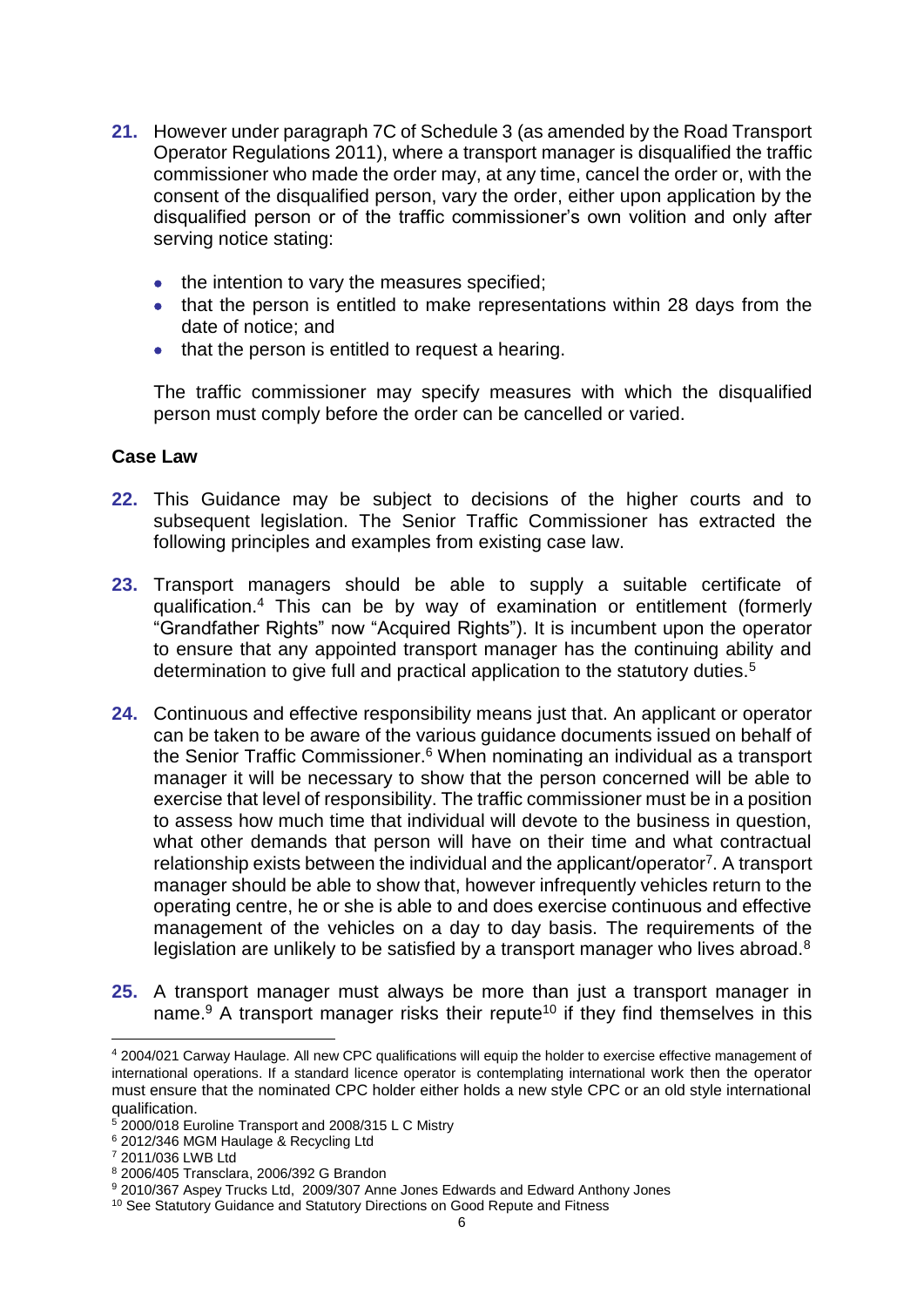position. If a transport manager finds them-self overridden by the operator or their agent to the point at which the transport manager no longer has the requisite continuous and effective responsibility, the transport manager must first notify the operator in writing and then, if the matter is not resolved, is expected to take appropriate action. In certain cases this may even include resignation, rather than remain nominated and attempt to carry on their duties when being expressly prevented from doing so by their employer. The transport manager can exercise this responsibility alone or with the assistance of others.<sup>11</sup> Persons who control an entity which operates heavy goods or public service vehicles must have sufficient knowledge to exercise proper oversight.<sup>12</sup> The ultimate responsibility for supervising maintenance compliance rests on the operator and failures by employees or outside contractors is a matter for mitigation only.<sup>13</sup> However, Regulation (EC) 1071/2009 now enables traffic commissioners to take action against the individual transport manager alone.

- **26.** A transport manager should also think carefully where there is an attempt to reduce the hours worked from those declared on the application. The transport manager should ensure that s/he has enough time so as to be able to comply with his/her duties.<sup>14</sup> Both the transport manager and the operator have a duty to notify the traffic commissioner of a reduction in the hours worked as a transport manager and where the transport manager resigns they should notify the traffic commissioner of that resignation through the Central Licensing Office.
- **27.** As Article 4 of Regulation (EC) 1071/2009 makes clear, a transport manager must possess more than good repute, a qualification and sufficient hours to meet the statutory duty. S/he must be capable of actually managing the transport operation effectively. That may include an assessment not only of qualification but other facts such as knowledge or confidence to manage.<sup>15</sup>
- **28.** These requirements apply equally to all operators regardless of the size of the organisation and are an important part in maintaining the relationship of trust upon which the licensing system is based.<sup>16</sup> An operator must supervise and monitor the actions of a transport manager<sup>17</sup> by, for example, checking the maintenance inspections, the annual test pass rate, the number of prohibitions issued, the DVSA Operator Compliance Risk Score, the arrangements for securing compliance with the drivers' hours' rules and tachograph regulations  $etc<sup>18</sup>$ .
- **29.** Where a traffic commissioner finds that a transport manager has failed to live up to the standards expected the correct approach is to consider making a finding in respect of that transport manager's repute. It is not open to a traffic commissioner to find a loss of professional competence unless there is a finding that the transport manager has never been professionally competent or that there has been a previous declaration that the transport manager was unfit by reason of a loss of good repute and has already had their certificate of professional

<u>.</u>

<sup>11</sup> 2003/343 Anglorom Trans (UK) & Others

<sup>12</sup> 2012/025 First Class Freight Ltd

<sup>13</sup> 1999/L56 Alison Jones t/a Jones Motors, Shamrock Coaches and Thomas Motor Services

<sup>14</sup> 2003/258 J Cowan, 2006/56 Paul Oven Transport

<sup>15</sup> 2014/58 Angus Smales t/a Angus Smales Eventing

<sup>16</sup> 2005/205 Eddie Stobart

<sup>17</sup> 1999/L56 Alison Jones t/a Jones Motors

<sup>18</sup> See General Responsibilities below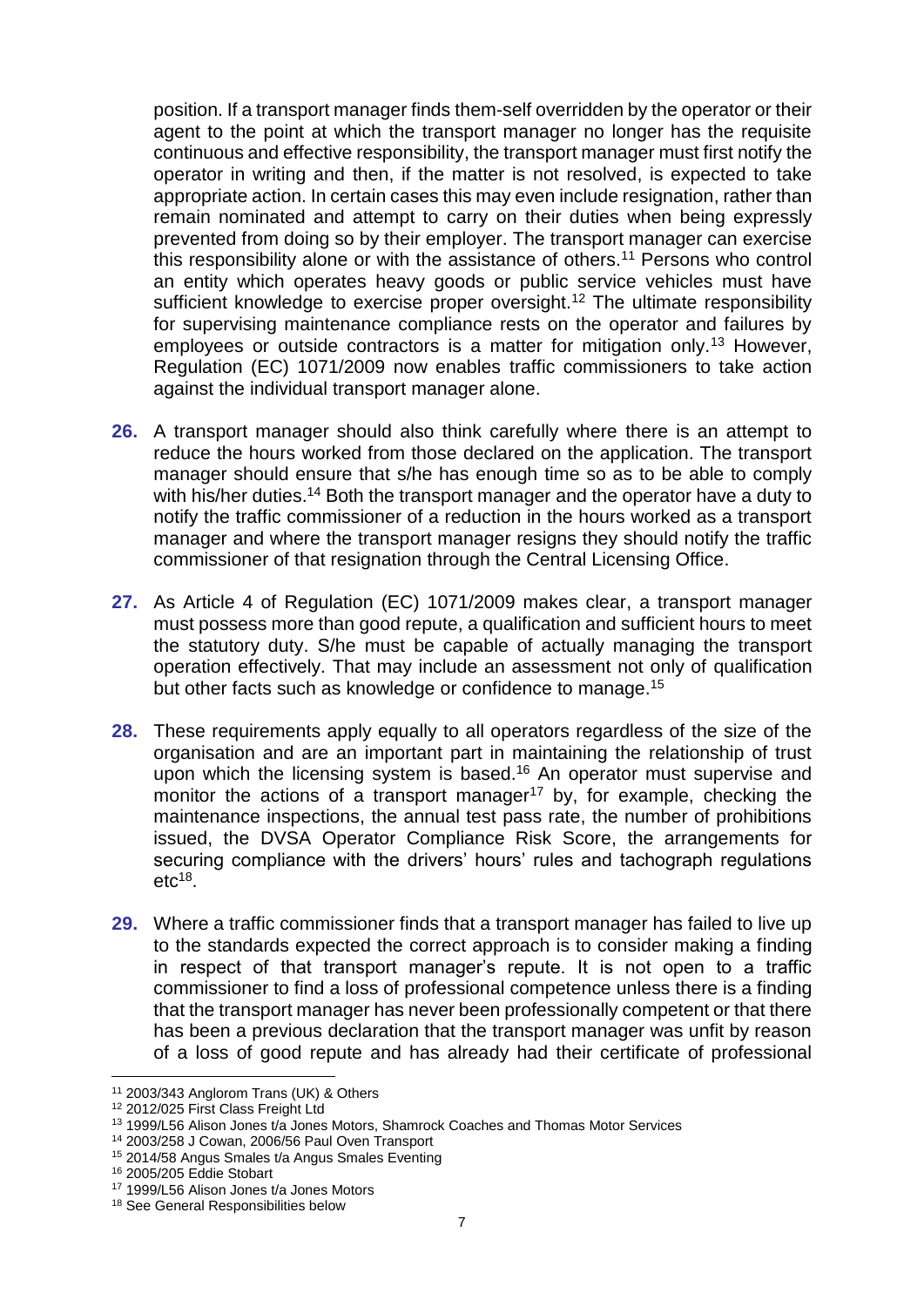competence suspended. That is not to say that traffic commissioners do not have any authority to make findings concerning a transport manager's professional competence. There will be instances when it will be open to traffic commissioners to make a finding that a purported transport manager does not in fact hold a valid certificate of professional competence. Examples might include where it was forged, the holder was not entitled to the certificate in some other way, or that it has been suspended as a result of a finding of loss of good repute elsewhere. The Upper Tribunal has indicated that, in such instances, it would be difficult to envisage circumstances in which such a finding would amount to a "disproportionate response" 19 .

**30.** In the past, where there was no power to revoke or withdraw a CPC on a finding against the transport manager<sup>20</sup>, the Transport Tribunal commented that where a company's licence was to be revoked, the traffic commissioner could also give a direction under section 28(5)(a) in respect of the transport manager if the transport manager was an officer (including a director) of the company. Whilst this position has changed under the provisions above, and reflecting Articles 13 and 14 of Regulation (EC) 1071/2009, there is scope for the traffic commissioner to allow a period of grace of *up to* 6 months where the transport manager no longer satisfies the requirement as to good repute any approach has to ensure fairness to *all* operators. <sup>21</sup> In order to grant a period of grace the traffic commissioner or staff acting under delegation must first establish that one or more of requirements is no longer satisfied. The traffic commissioner may then allow a period of grace to rectify the situation $^{22}$ . To quote the Upper Tribunal:

"*In our view, when considering whether or not to grant a period of grace, Traffic Commissioners will need some tangible evidence, beyond mere hope and aspiration, that granting a period of grace will be worthwhile, and that there are reasonable prospects for a good outcome. Some sort of analysis along these lines will be necessary because, amongst other reasons, Traffic Commissioners have to decide how long to grant. Moreover, as with a stay, there is no point in granting a period of grace if the likely effect is just to put off the evil day when regulatory action will have to be taken"*. 23

**31.** The provisions also allow for the rehabilitation of a transport manager and Article 13(2) allows a traffic commissioner to disqualify a transport manager for a period *or* require that transport manager to in effect obtain a new Certificate of Professional Competence before acting as a transport manager again. A failure to appoint a replacement transport manager after a period of grace or to communicate with the traffic commissioner can amount to serious misconduct on the part of the operator.<sup>24</sup> A proposed transport manager will not meet the requirement on an operator until that appointment is authorised upon the traffic commissioner being satisfied that the proposed transport manager meets all the requirements of Article 4.<sup>25</sup>

*Employment – Genuine link (employment of Internal and External transport managers)*

<u>.</u>

<sup>&</sup>lt;sup>19</sup> 2015/049 Matthew Reynolds

 $20$  2003/45 JJC Bulk Tippers, H & A Holdings, 2008/5 M Skellern, and Mistry (as at 2).

<sup>21</sup> 2011/022 Andrew John Chatter t/a AJC Vehicle Delivery & Collection

<sup>22</sup> 2015/040 Tacsi Gwynedd Ltd

<sup>23</sup> 2014/008 Duncan McKee

 $24$  2012/001 Zeeshan Malik t/a Langston's Group, 2014/024 LA & Z Leonida t/a ETS, 2014/053 & 54 Carmel Coaches Ltd and Anthony Grove Hazell

<sup>25 2014/040-41</sup> C G Cargo Ltd & Sukhwinder Singh Sandhu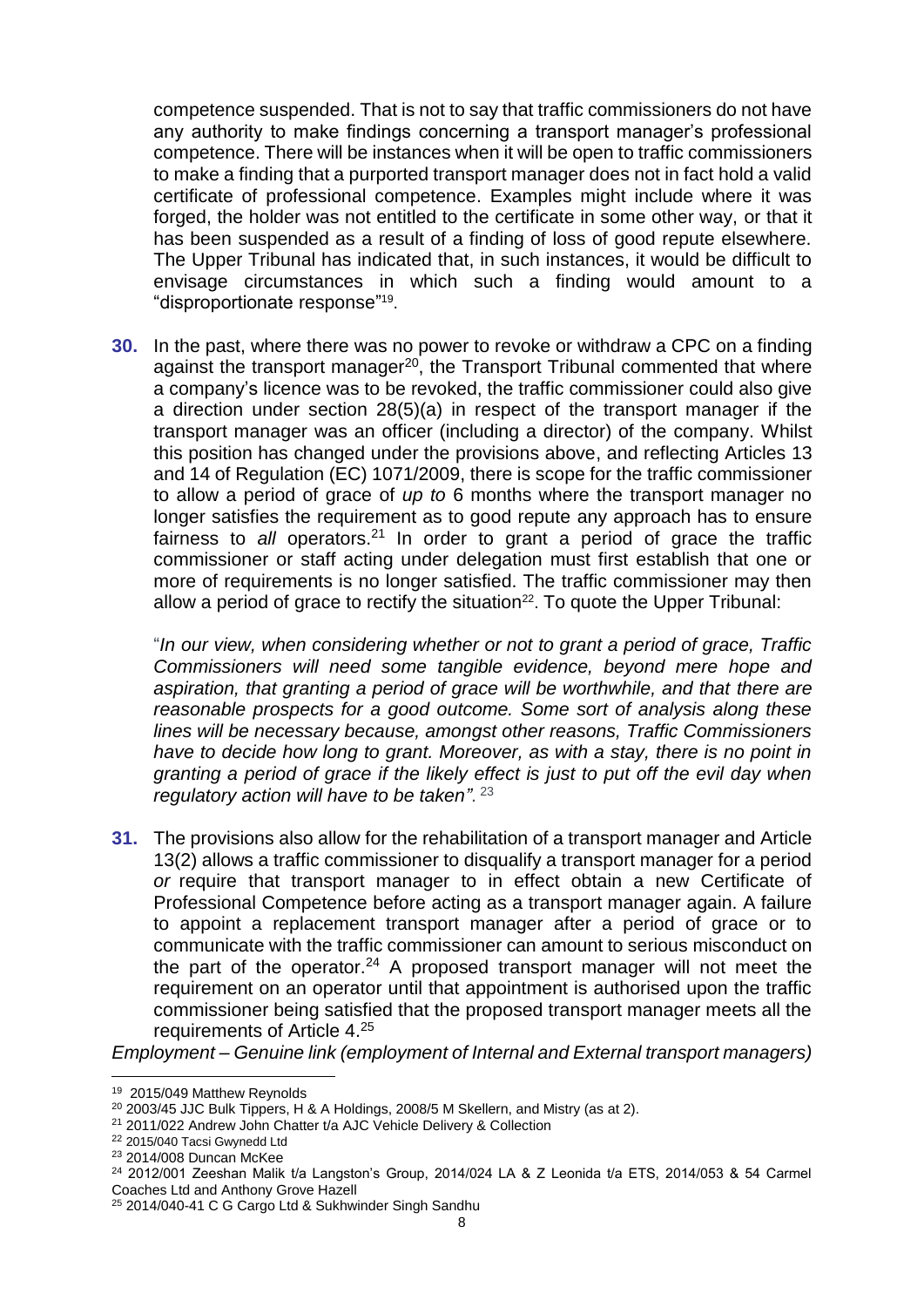- **32.** The key in determining whether or not a person is an employee (i.e. an internal transport manager), are the terms of employment; or is a service provider (i.e. an external transport manager), is the contract for supply of services.
- **33.** Terms or a contract of employment have not been comprehensively defined in legislation or case law. The courts have adopted various tests in order to determine whether or not a relationship amounts to a relationship of employment but the general approach is to consider all the factors relevant to the issue of employment and to weigh up those factors that point towards the existence of a contract of employment and those that point away from such a contract<sup>26</sup>. It will be helpful to ask the following three questions:
	- Has the transport manager undertaken to provide their work and skill in return for remuneration?
	- Is there such a degree of control to enable the transport manager to fairly be called a 'servant'?
	- Are there any other factors inconsistent with the existence of a contract of service?
- **34.** The presence or absence of any one factor is not conclusive, as the decision depends on the combined effect of all the relevant information. The factors given should not be treated as a checklist to identify those factors that appear to point one way and those which point the other, from which a result can be calculated. It is the overall effect of the relationship between the parties involved that will lead to a conclusion on whether or not a person is employed. It is wholly unacceptable for the transport manager to sign a blank form, with the details to be added in at a later date or to make a commitment to minimum contractual hours which one or both of the parties then or subsequently departs from<sup>27</sup>.
- **35.** As with the test for who is an operator<sup>28</sup> the issue is usually one of control: for instance who is entitled to give the orders as to how the work should be done?<sup>29</sup> The greater the amount of control exercised over the details of the work to be done, the more likely the relationship is to be one of internal employment.<sup>30</sup> In general, a self-employed person (i.e. an external transport manager) is told what to do, but not how to do it. An employee is normally part of the employer's organisation and does their work as an integral part of the business whereas an independent contractor is not usually integrated into the organisation but is accessory to it.<sup>31</sup> The courts have also identified the following factors as useful in determining whether a person is an employee:
	- $\bullet$  the intention of the parties<sup>32</sup>;
	- whether the person performing the services provide their own equipment<sup>33</sup>;

<sup>1</sup> <sup>26</sup> Carmichael v National Power plc [2000] IRLR 43 approved 3 questions posed by the judge in Readymix Concrete (South East) Ltd v Minister of Pensions and National Insurance [1968] 2 QB 497

<sup>27</sup> 2006/252 Alec Hayden t/a Trans Consult

<sup>28</sup> 2004/426 E A Scaffolding & Systems Ltd

<sup>&</sup>lt;sup>29</sup> Mersey Docks and Harbour Board v Coggins and Griffith (Liverpool) Ltd [1947] AC 1

<sup>30</sup> Simmons v Heath Laundry [1910] 1 K.B. 543

<sup>31</sup> Ready-Mixed Concrete (South East) Ltd v Minister of Pensions and National Insurance [1968] 2 QB 497

<sup>32</sup> Ferguson v John Dawson Ltd [1976] IRLR 346

<sup>33</sup> Market Investigations ltd v Minister of Social Security [1969] 2 QB 173, Ferguson v John Dawson Ltd [1976] IRLR 346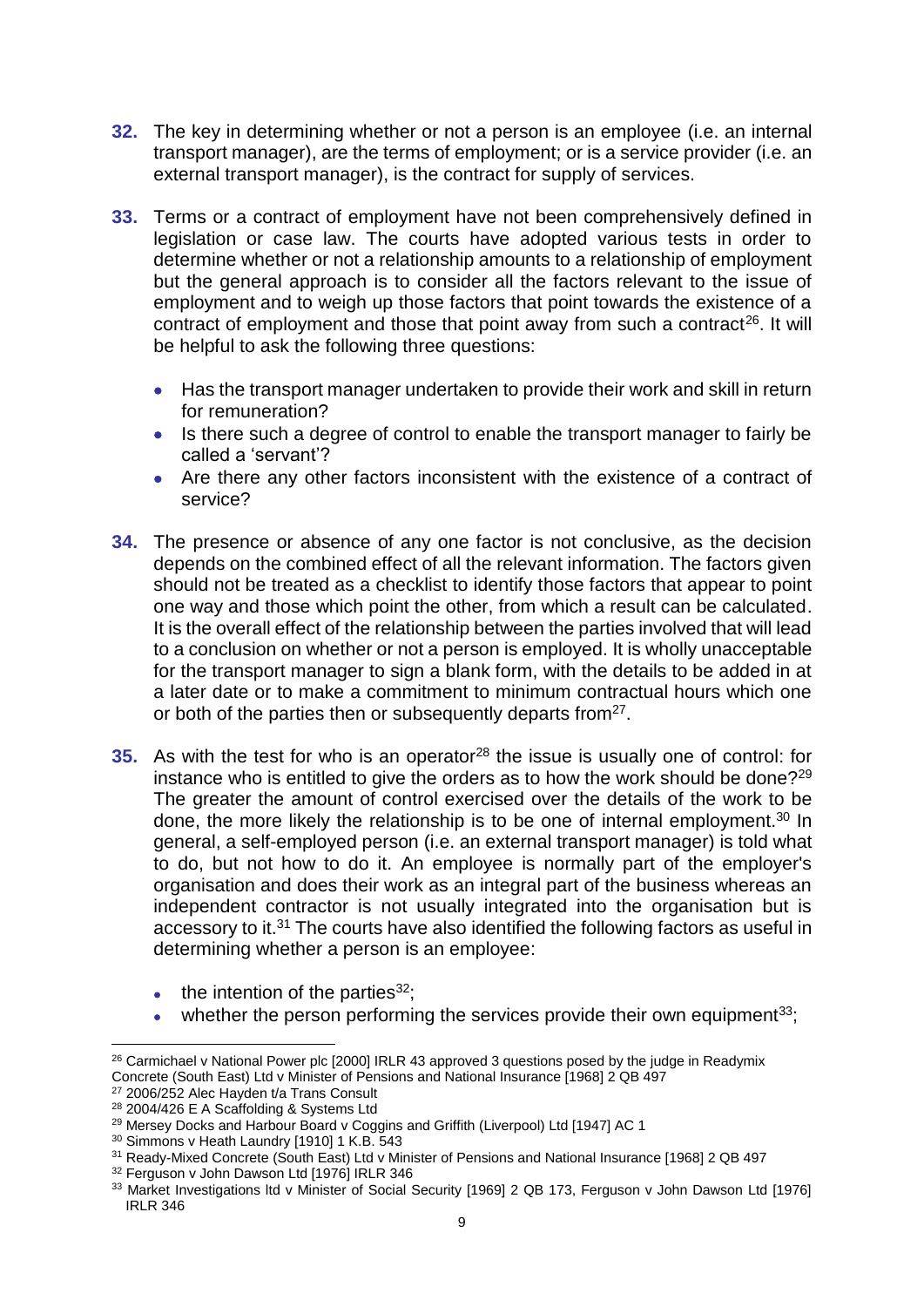- whether they hire their own helpers $34$ ;
- what degree of financial risk they take;
- payment of income tax and National Insurance contributions;
- $\cdot$  the degree of control<sup>35</sup>;
- $\bullet$  what degree of responsibility for investment and management they have  $36$ ;
- whether they have an opportunity of profiting from the management of the task.

1

<sup>&</sup>lt;sup>34</sup> Stevenson Jordan and Harrison v MacDonald and Evans [1952] 1 TLR 101

<sup>35</sup> Lane v Shire Roofing Company Oxford Ltd [1995] IRLR 493

<sup>&</sup>lt;sup>36</sup> Binding v Great Yarmouth Port and Haven Commissioners (1923) 16 BWCC 28, Humberstone v Northern Timber Mill (1949) 79 CLR 389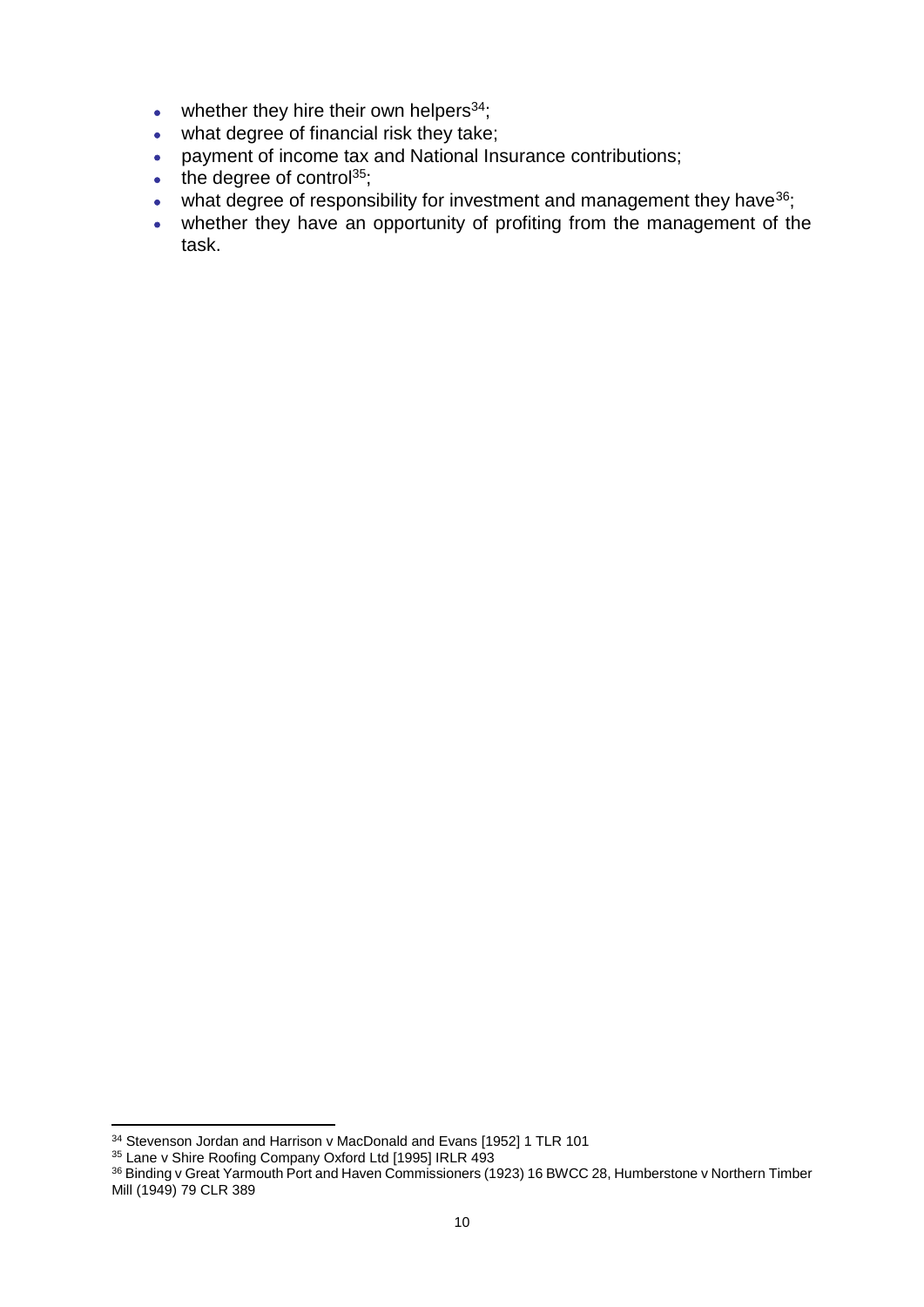## **DIRECTIONS**

**36.** The Senior Traffic Commissioner for Great Britain issues the following Directions to traffic commissioners under section 4C(1) of the Public Passenger Vehicles Act 1981 (as amended). These Directions are addressed to the traffic commissioners in respect of the approach to be taken by staff acting on behalf of individual traffic commissioners and dictate the operation of delegated functions in relation to the requirements for and on transport managers.

## **Basis of Directions**

- **37.** In the interests of adopting a consistent approach to decision making, the directions set out below are designed to assist support staff who must decide whether to refer a proposed transport manager's case to the traffic commissioner for consideration and also the circumstances in which a traffic commissioner may wish to consider the suitability of a proposed transport manager at a public inquiry.
- **38.** These directions are designed to assist staff when they are required to decide whether or not to refer a case to a traffic commissioner following the receipt of either a GV79, GV81 or GV80a or TM1 on goods operator licences and PSV 421 and PSV431a on PSV operator licences, indicating that a transport manager's suitability is in question and/or continuous and effective responsibility is in doubt. The Upper Tribunal has indicated that, whilst completion of the TM1 form is not mandatory if it is not completed then there will be a heavier burden on the applicant and in reality a completed paper or electronic form is likely to prove more satisfactory.<sup>37</sup> In practice members of staff working on behalf of the traffic commissioner are expected to ensure the completion and submission of a TM1.
- **39.** External transport managers are limited to a maximum of 50 vehicles for up to a total of 4 operators. Whilst there are no statutory limitations on the number of standard licences for which a suitably qualified "internal" transport manager can be nominated, it is important to outline what the Senior Traffic Commissioner considers to be determining factors when assessing the suitability of a proposed transport manager within the legislative framework.
- **40.** The holder of a standard international licence must engage a holder of an international Certificate of Professional Competence to act as transport manager.

## **Determining Factors**

**41.** Each case must be considered on its individual merits. If the proposed suitability of a transport manager is called into question and any concerns cannot be satisfied through correspondence, then that person and the relevant operator will be given an opportunity to state their case at a public inquiry or by issuing a notice and considering rehabilitation measures for the transport manager and giving the operator time to rectify any professional competence failings. The legal requirement is the same, irrespective of the size of operation, namely that the nominated transport manager must be able to exercise continuous and effective

<sup>&</sup>lt;u>.</u> <sup>37</sup> LWB Ltd (as above)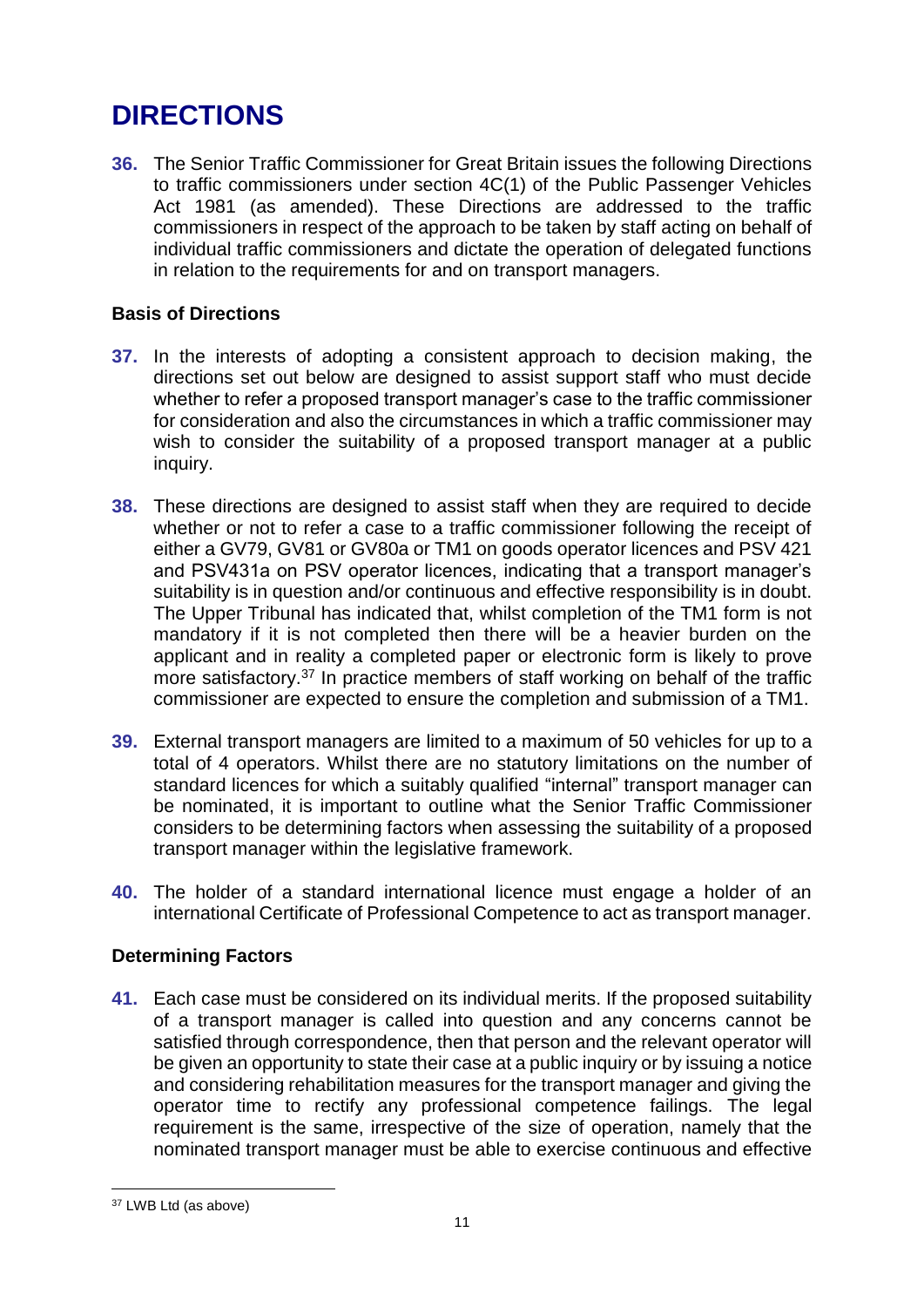management of the transport operation in so far as it relates to the carriage of goods or passengers. There are a number of determining factors that might be taken into consideration by a traffic commissioner or delegated person when considering the suitability of a transport manager.

- **42.** Much of the information is already requested from applicants by staff acting on behalf of the traffic commissioners in the Central Licensing Office. Further information, however, may be requested by a traffic commissioner so that s/he may be completely satisfied that the requirements are met in all cases. Applicants for licences and existing operators are advised to comply quickly and accurately to any requests for information from staff in the Centralised Licensing Office.
- **43.** Once the traffic commissioner is satisfied that particular proposals allow sufficient capacity for the nominated CPC holder(s) to meet the statutory duty to exercise effective and continuous management, and checks have confirmed the qualification and repute of the individual CPC holder, there should be no real need to revisit that assessment if direct replacements make the same commitment, or it is proposed to appoint additional transport managers over and above those already specified on a licence. This might also include the transfer of the operations, for instance where the award of contracts results in a transfer of staff under the Transfer of Undertaking (Protection of Employment) Regulations 2006, as amended (TUPE). These do not need to be referred to the traffic commissioner unless there is a current compliance issue. Any such variations might therefore proceed administratively under delegations and without further enquiries, subject to two important caveats:
	- that there has been neither adverse compliance history on the 'donor' licence at the operating centres nor adverse history involving the individual CPC in the last two years;
	- that the applicant agrees to an undertaking that it will provide the relevant evidence of qualification, the TM1 forms and evidence of a genuine link within one month of the grant of the application.
- **44.** These Directions are in the main concerned with whether a CPC holder can meet the statutory duty. The Statutory Guidance above provides examples of situations where transport managers have found to be lacking. Operators and applicants should therefore be alive to the types of questions which might be asked by or on behalf of the traffic commissioner. The other requirements are outlined below:

## *Repute*

- **45.** These Statutory Directions must be read in conjunction with the Statutory Guidance and Statutory Directions in respect of repute, as they apply to the transport manager, and with the Statutory Guidance and Statutory Directions regarding the principles of Decision Making. In particular the traffic commissioner will need to consider whether convictions or penalties for a serious infringement of the following provide compelling grounds to bring into question the repute of the operator and/or transport manager:
	- commercial law;
	- insolvency law;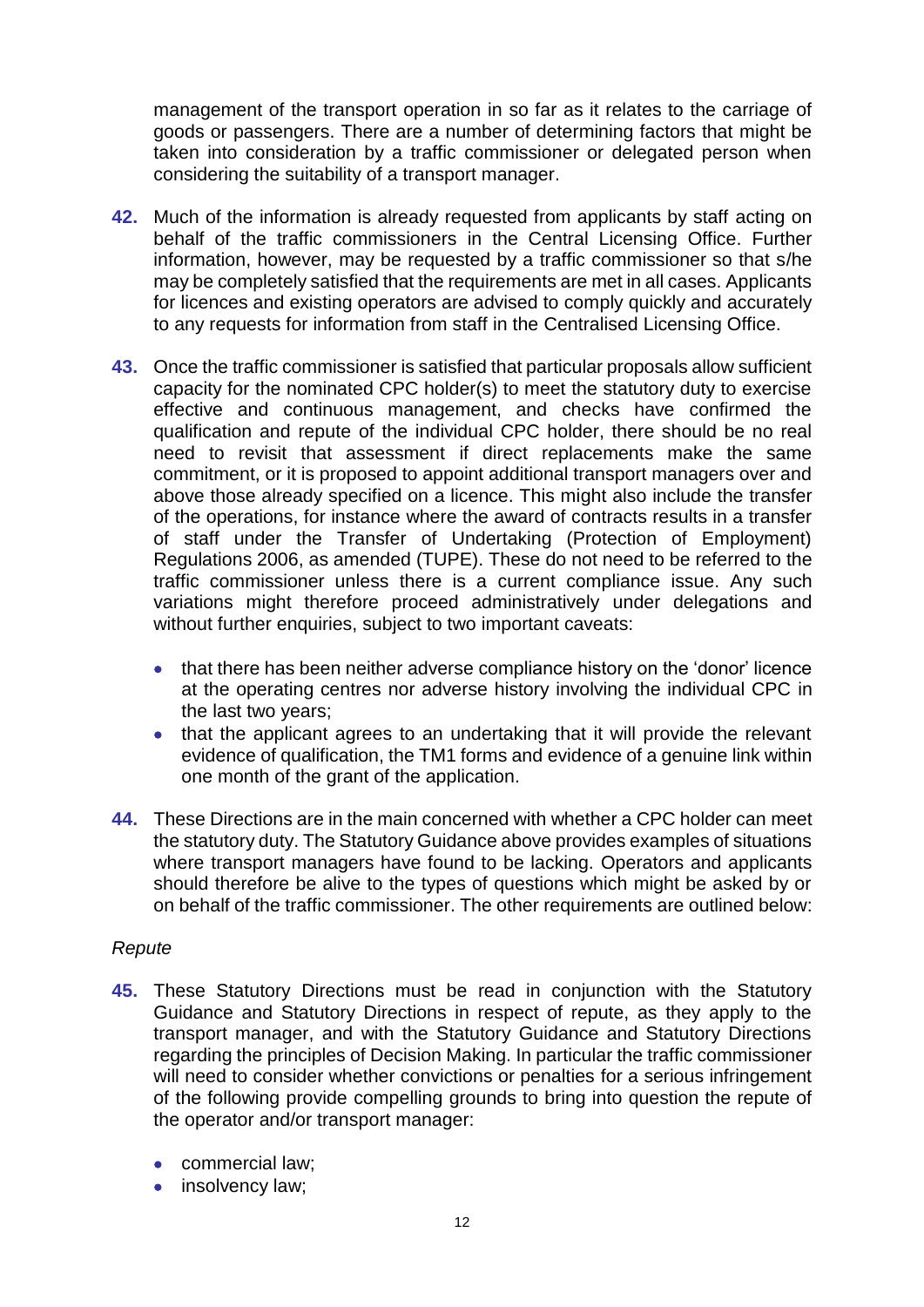- pay and employment conditions in the profession;
- road traffic law:
- **•** professional liability;
- trafficking in human beings or drugs.
- **46.** In addition, to satisfy the repute requirement, the operator and/or the transport manager cannot have been convicted of a serious criminal offence or incurred a penalty for a serious infringement of Community rules relating in particular to:
	- the driving time and rest periods of drivers, working time and the installation and use of recording equipment;
	- the maximum weights and dimensions of commercial vehicles used in international traffic;
	- the initial qualification and continuous training of drivers;
	- the roadworthiness of commercial vehicles, including the compulsory technical inspection of motor vehicles;
	- access to the market in international road haulage or, as appropriate, access to the market in road passenger transport;
	- safety in the carriage of dangerous goods by road;
	- the installation and use of speed-limiting devices in certain categories of vehicle;
	- **·** driving licences:
	- admission to the occupation;
	- animal transport.

## *Genuine Link (Internal and External Transport Managers)*

- **47.** A transport manager must also have a genuine link to the undertaking. The application and other forms require a declaration to be made that an internal transport manager has that genuine link. For an internal transport manager that might be demonstrated if the transport manager is:
	- the licence holder; or
	- one of the partners whose name is on the licence; or
	- is a director of the company in whose name the licence is held; or
	- a full or part-time employee.
- **48.** Employment might be demonstrated in a number of ways, starting with tax and employee contributions. The traffic commissioner is entitled to check this during the application process or during the life of the licence and as against previous declarations by requesting proof of employment, such as a contract (see below and Annex 2 for general responsibilities).
- **49.** An external transport manager may be hired in to fulfil the role of transport manager under a contract which specifies the tasks he or she will perform as the transport manager. An external transport manager can only work for a maximum of 4 operators (not licences) with a combined total fleet of 50 authorised vehicles. The traffic commissioner may determine for reasons such as other determining factors set out in the attached Statutory Guidance and these Statutory Directions that for an individual that number should be less. It is possible to be an internal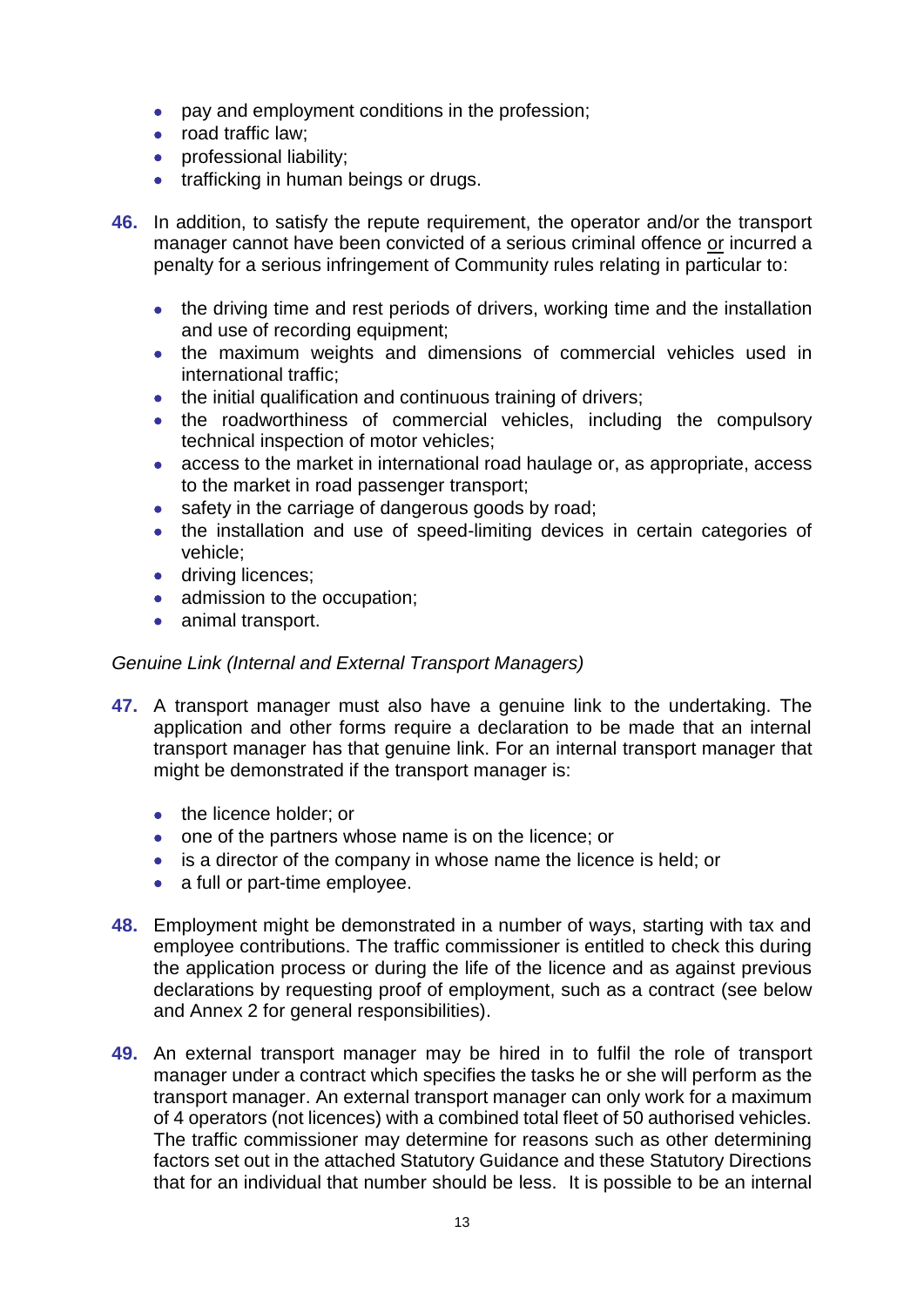transport manager for one operator and an external transport manager for another. However, in that case, the starting point will be to limit the number of operators and vehicles applicable to those set for external transport managers for all the licences.

**50.** As the above suggests, ultimately the determination of the internal and/or external status of a transport manager, is a matter for the traffic commissioner. A starting point may be to check whether the nominated CPC holder has even met with the applicant. It may be necessary to examine the terms of the contract of employment particularly where there is a group of companies involved. One of the purposes of the legislation is to avoid a situation where the transport manager acts in name only and does not have continuous and effective management of the transport operation. Where there is a history of short-term appointments which might indicate a CPC holder acting as akin to a transport manager for convenience further enquiries may be required so as to satisfy the traffic commissioner that the nominated CPC holder will actually exercise the responsibilities of transport manager.

## *General Responsibilities*

- **51.** Due to the varying nature of different transport businesses it is not possible to list all of the duties which a transport manager might be expected to undertake. For the sake of completeness Annex 2 sets out the matters upon which CPC holders are deemed to have knowledge by virtue of passing the examination. Traffic Commissioners understand that various transport manager functions are often delivered by a number of individuals acting within a team. The key determinant is how the nominated transport manager manages the delivery of those functions as the transport manager retains ultimate responsibility for discharging his or her duties. The Senior Traffic Commissioner has therefore identified the following non-exhaustive list of the types of activity which might be expected of a transport manager:
	- to manage, audit and review compliance systems to ensure that they are effective;
	- to review any shortcomings such as prohibitions and/or annual test failures;
	- to ensure that relevant changes are notified in accordance with operator licence requirements;
	- to keep up to date on relevant changes in standards and legislation;

#### *Drivers – administration*

- to ensure that drivers hold the appropriate licence for the vehicle they are driving (including non-GB vocational drivers from EU member states who are required to register their driving licences with DVLA within 12 months of being resident);
- to ensure that regular checks are carried out on the drivers' licences;
- to ensure that vocational drivers hold a valid driver CPC qualification (DQC);
- to ensure that all drivers hours records are kept for a period of no less than 12 months and are made available upon request;
- to ensure that all working time records are kept for a period of no less than 24 months and are made available upon request;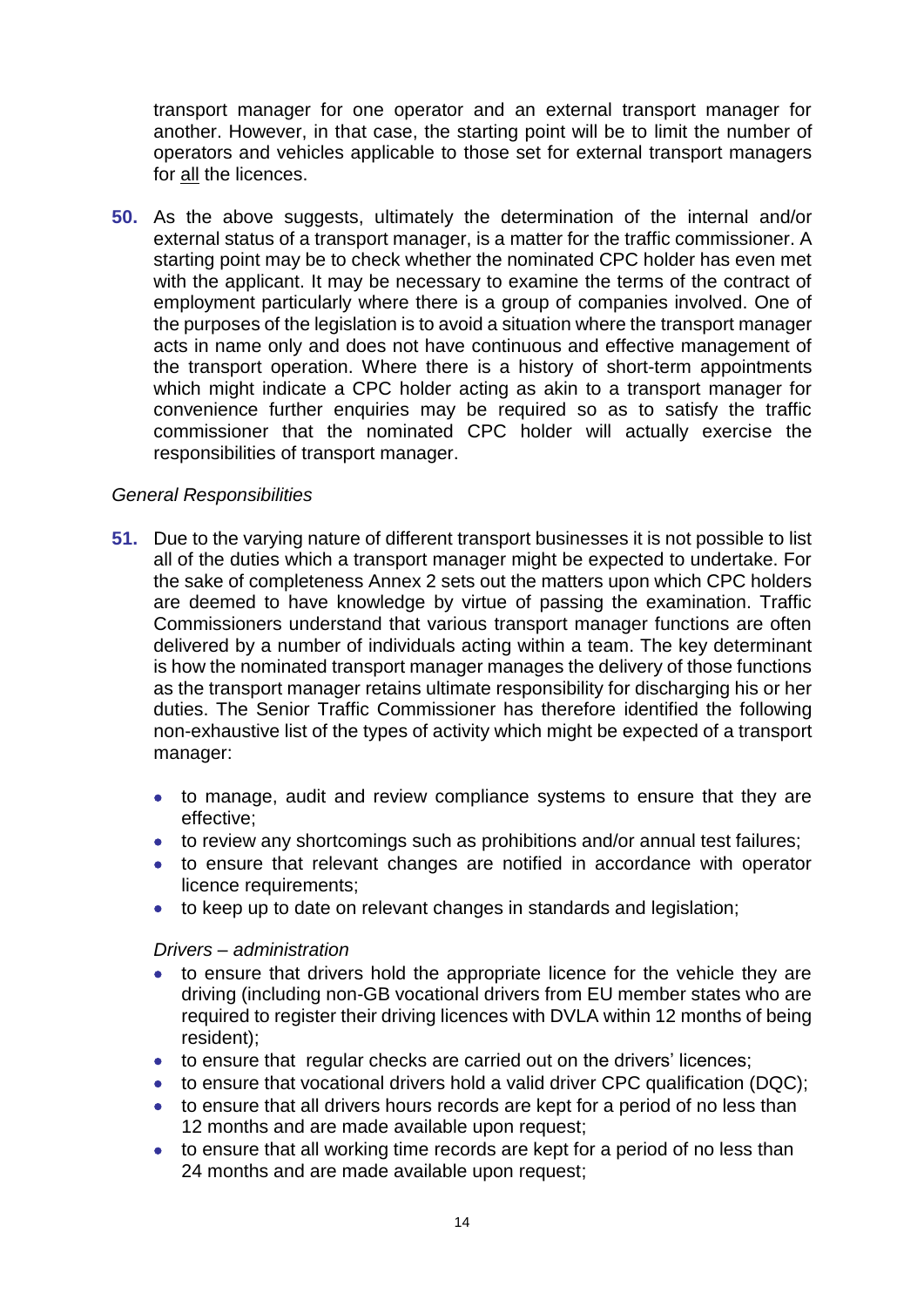### *Drivers –management*

- to ensure compliance with the driving hours rules (EU or Domestic Hours rules);
- to ensure that drivers are recording their duty, driving time and rest breaks on the appropriate equipment or in drivers hours books and their records are being handed back for inspection as required;
- where appropriate, to download and store data from the vehicle digital tachograph unit (at least every 90 days) and from the drivers' tachograph smart cards (at least every 28 days);
- to ensure that drivers' hours records are retained and are available to be produced during the relevant period;
- to ensure that records are retained for the purposes of the Working Time Directive (WTD) and that they are available to be produced during the relevant period;
- to ensure that drivers are adequately trained and competent to operate all relevant vehicles and equipment;
- to contribute to relevant training and subsequent disciplinary processes as required;

## *Drivers - operations*

- to ensure that drivers are completing and returning their driver defect reporting sheets and that defects are recorded correctly;
- to ensure that all drivers and mobile workers take adequate breaks and periods of daily and weekly rest (as per the relevant regulations which apply);

### *Vehicle – administration*

- to ensure that vehicle maintenance records are retained for a period of no less than 15 months and are made available upon request;
- to ensure that vehicles are specified as required and that operator licence discs are current and displayed correctly;
- to ensure that vehicle payloads notifications are correct, height indicators are fitted and correct, and tachograph calibrations are up to date and displayed;
- to ensure that there are up to date certificates of insurance indemnifying company cars, commercial vehicles and plant;
- to ensure a suitable maintenance planner is completed and displayed appropriately, setting preventative maintenance inspection dates at least 6 months in advance and to include the Annual Test and other testing or calibration dates;

#### *Vehicle - management*

- to ensure that vehicles and trailers are kept in a fit and roadworthy condition;
- to ensure that reported defects are either recorded in writing or in a format which is readily accessible and repaired promptly:
- to ensure that vehicles and trailers that are not roadworthy are taken out of service;
- to ensure that vehicles and towed equipment are made available for safety inspections, service, repair and statutory testing;
- to ensure that safety inspections and other statutory testing are carried out within the notified O-licence maintenance intervals (ISO weeks);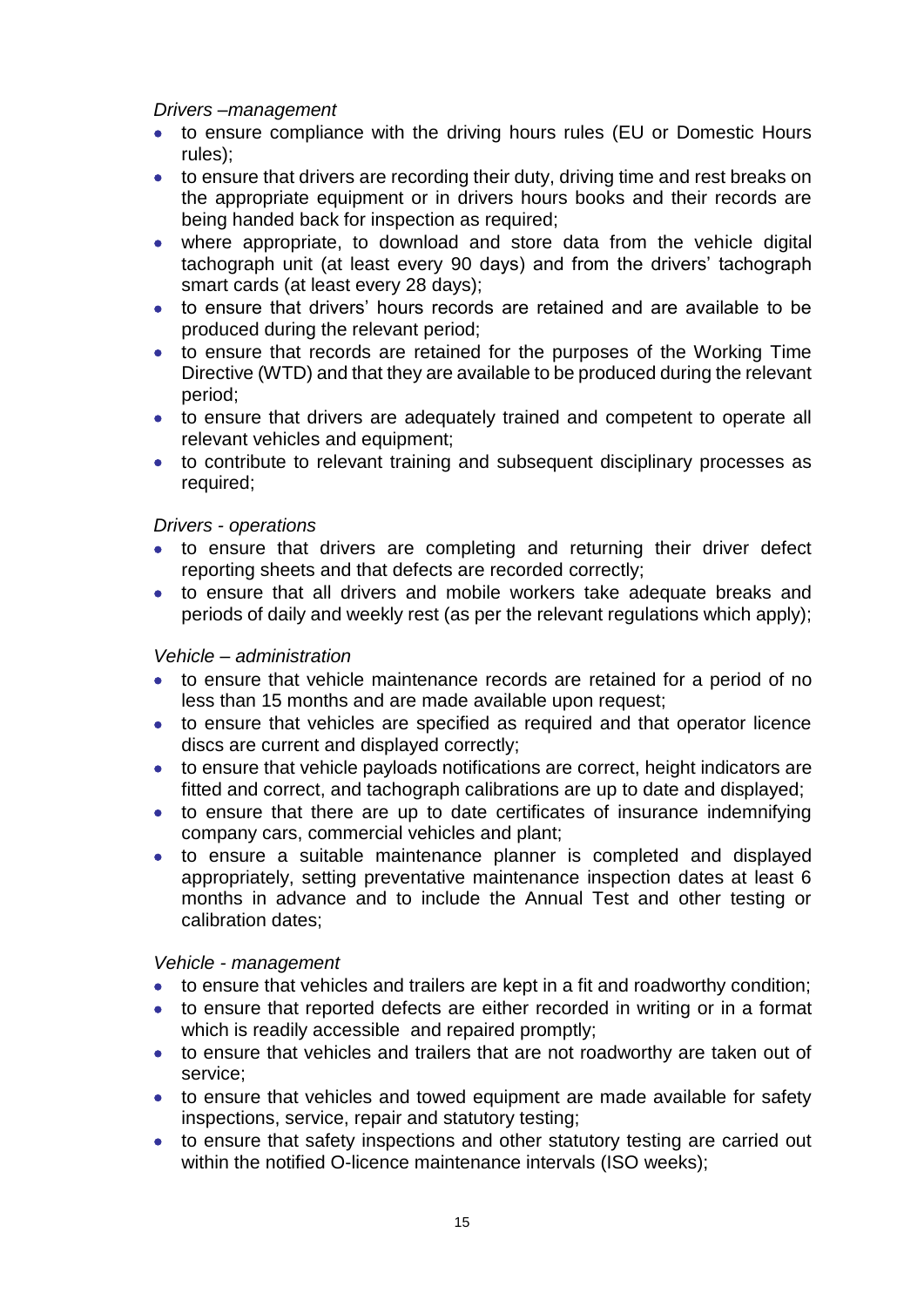- to liaise with maintenance contractors, manufacturers, hire companies and dealers, as might be appropriate and to make certain vehicles and trailers are serviced in accordance with manufacturer recommendations.
- **52.** To assist members of staff in assessing applications to appoint a particular CPC holder the Senior Traffic Commissioner has identified in Annex 1 those factors which might be relevant to the capacity of the individual to meet the statutory duty either alone or with the assistance of others. In assessing capacity, namely whether there is sufficient time to conduct transport manager functions properly, the Senior Traffic Commissioner has identified some general indicators as to effective transport management:
	- knowledge and skills  $-$  as indicated this requires more than just the formal qualification;
	- impact where the individual CPC holder is recognised as a key person within the organisation so that s/he can influence decisions relevant to compliance and authority to deal with external contractors. Their position should reflect the professional and personal responsibility vested in the individual;
	- decision making where the individual CPC holder is sufficiently close to drivers to be able to influence their behaviours and senior enough to influence the deployment of resources and to inform the decisions of the owner/directors/partners.

## *Professional Competence*

**53.** Article 8(8) of Regulation (EC) 1071/2009 requires that at application stage professional competence will be demonstrated by production of a certificate which meets the security features and the model certificate annexed to the EU regulations and bears the seal of the duly authorised authority or body which issued it. In the case of digital applications electronic copies of original certificates must be uploaded with the application, however traffic commissioners and staff acting on their behalf reserve the right to request the original copy. In the case of a nominated transport manager who is already accepted to act in that capacity on another licence the repeat production of their certificate will not normally be required, provided that one of the traffic commissioners already holds a record of the original certificate. Again, traffic commissioners and staff acting on their behalf reserve the right to request the original certificate, wherever there is any doubt as to the qualification. Those with existing third-party qualifications will continue to be exempt from the CPC examination requirement and DfT aims to integrate them in future to the CPC regime. DfT has asked the bodies who currently issue exemptions to re-issue certificates in the new CPC format and no new exemptions will be issued. There will be no new National CPCs but existing certificates will remain valid for 'national' operations. Staff must also ensure that an original signed TM1 form is received from the applicant, or an electronic copy, in the case of digital applications. Traffic Commissioners and staff acting on their behalf reserve the right to request the original document. In line with Article 8(1) the holder of that certificate shall be deemed to possess knowledge corresponding to the level set out in Part I of the Annex to the Regulations (see Annex 2 to these Directions), unless found otherwise by a traffic commissioner or a competent authority in another Member State.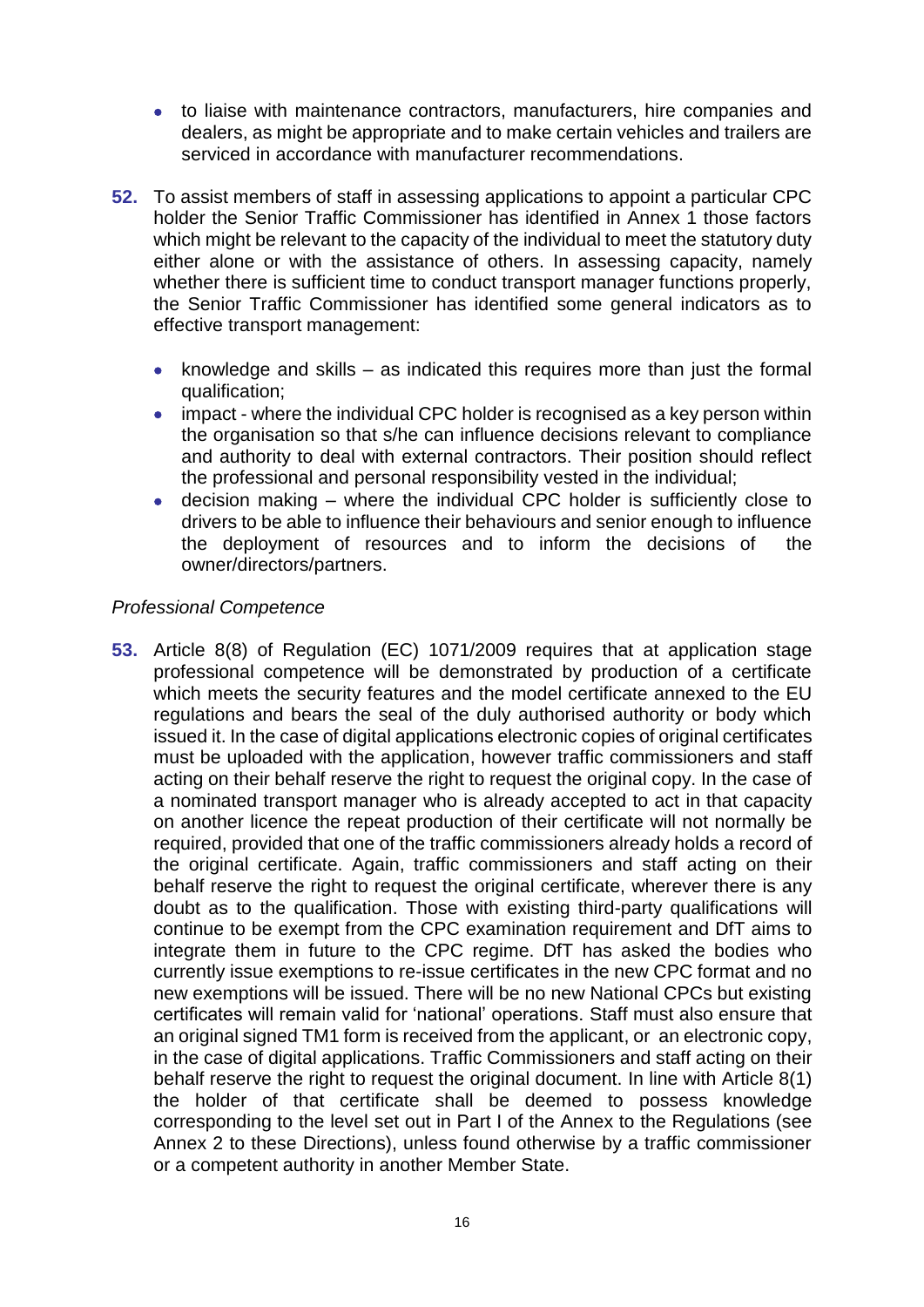**54.** The statutory duty refers to effective management and the traffic commissioner might legitimately be concerned as to the currency of the nominated CPC holder's professional knowledge. The Senior Traffic Commissioner does not consider it unreasonable for CPC holders to be aware of the conditions and undertakings attached to the operator's licence upon which they are named nor, given the potential impact on an operator's repute, to be aware of the most serious infringement provisions.<sup>38</sup> In those circumstances it may be appropriate to consider an undertaking that refresher training provided by a trade association, professional body or OCR approved examination centre offering the management CPC qualification be completed within a specified time with evidence of attendance to be produced.

## *Acquired Rights (Formerly Known as 'Grandfather Rights')*

- **55.** In line with Article 9, the previous 'Grandfather Rights' have been replaced by new 'Acquired Rights' certificates. The responsibility for issuing these certificates lies with the Secretary of State. They are issued on the basis of a declaration that the individuals in question can provide proof upon request that they have 'continuously managed' a road haulage or a road passenger transport operation in one or more Member States for the period of 10 years ending on 4 December 2009. Acquired Rights certificates are being automatically issued to all transport managers exercising 'grandfather rights' on an operator's licence at the date of implementation. Those holding 'Grandfather Rights' but not listed as a transport manager on an operator's licence at that date are also able to apply for an "Acquired Rights" certificate.
- **56.** Only transport managers with existing Grandfather Rights are eligible to apply for Acquired Rights. Those who are not listed as a transport manager on a current operator's licence are required to apply to the Secretary of State for an Acquired Rights certificate by 4 December 2013.
- **57.** The Secretary of State's decision is based on details contained in an application form. The details required include: the serial number of the current GFR certificate, date and place of birth (as required by the new UK National Register of Hire or Reward Operators), details of the work undertaken as a transport manager from 4 December 1999 to date including names and addresses (and Olicence numbers where possible) for all operators worked for. That information is therefore available from Department for Transport records.
- **58.** A false declaration in order to obtain an Acquired Rights certificate will be treated as having a serious impact on the repute of that transport manager and must be referred to a traffic commissioner.

## *Appeals against Decisions Not to Issue an Acquired Rights Certificate*

**59.** The legislation refers to a redetermination (i.e. a revisiting of the process of deciding whether the exemption should apply). This will therefore be by way of a completely new consideration of the application. It may be by hearing, if requested, or on the papers. It will be for the individual traffic commissioner to decide on the structure of any hearing and the information required. As it is a

<sup>&</sup>lt;u>.</u> <sup>38</sup> See Statutory Guidance and Statutory Directions on Good Repute and Fitness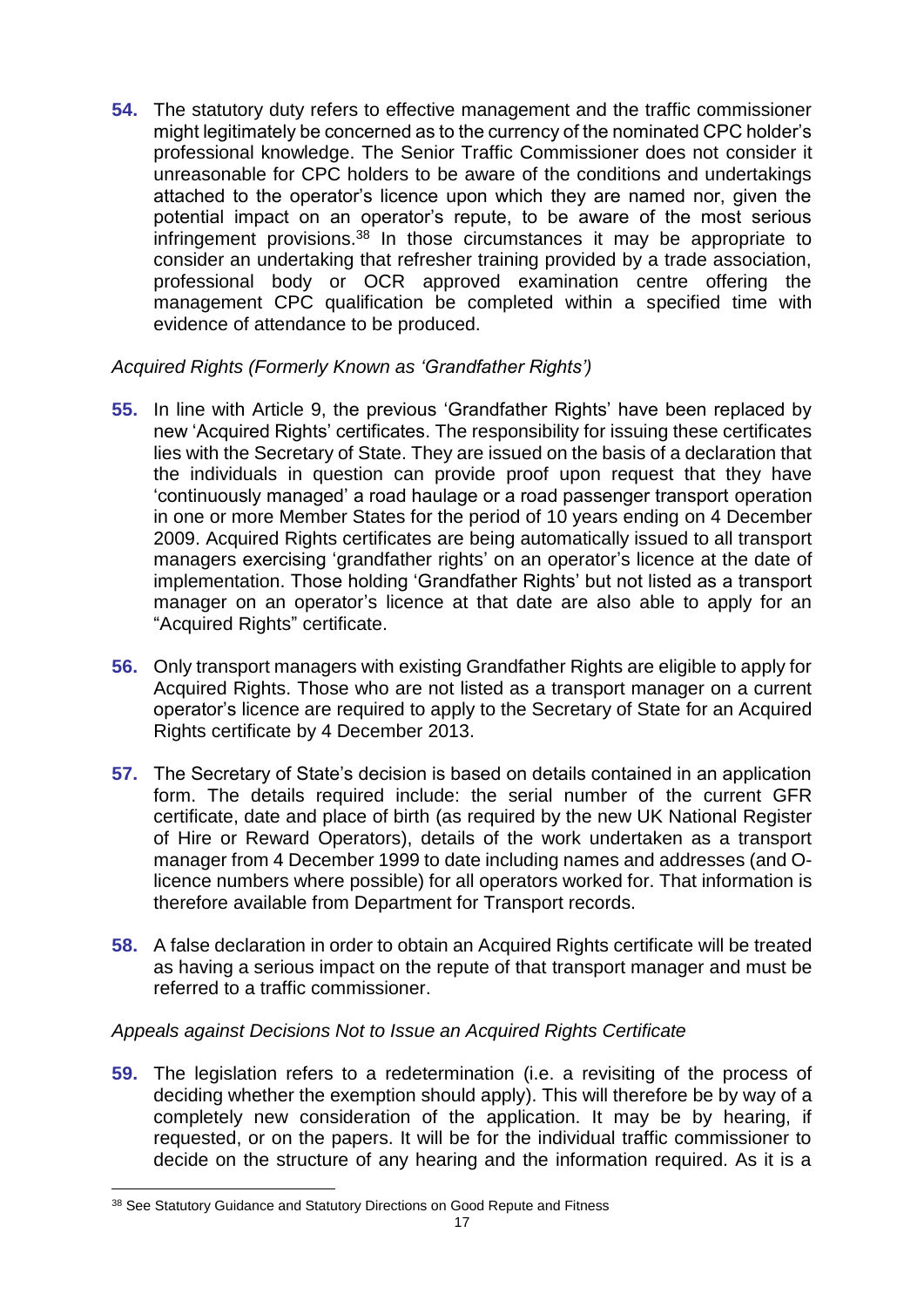redetermination there will be no requirement for the Secretary of State or his nominee to be a party to that redetermination but the Secretary of State may apply to make representations and/or appear.<sup>39</sup> The law does not prevent new evidence being placed before the traffic commissioner but the commissioner considering the appeal may issue a time limit regarding the production of new evidence and may prevent any further evidence being admitted after that date.

## *Checking Transport Manager Records*

- **60.** In October 2011 transport managers were requested to complete and return a questionnaire in order to populate the national register. Some operators used this opportunity to change the transport manager details without making an application as they were required to do. The questionnaire specifically required that the transport manager only list those licences for which they had been *authorised*. Staff should be alive to this risk when making checks against the records. If there has been a false declaration this will need to be referred to the traffic commissioner to consider whether or not to take regulatory action in respect of the named CPC holder and/or the operator.
- **61.** A similar approach should be taken where the self-service facility has been used and there is no subsequent application lodged. The Upper Tribunal has also been critical of incidents where the name of the previous transport manager has been left on the record awaiting an application. 40

## *Periods of Grace*

**62.** Regulation (EC) 1071/2009 (Annex 2) allows a traffic commissioner discretion where it is found that there is no accepted transport manager in place. The traffic commissioner can allow a period of provide a period of time of up to six months, which might be extended by 3 months in the event of the death or physical incapacity of the transport manager, to find a replacement transport manager. Where staff have grounds to suspect that there is no transport manager in place then the operator should be notified and given a limited time, for instance 14 days, to make written representations before the traffic commissioner decides whether to allow time for rectification and for what period. In order to allow a period of grace the traffic commissioner must establish that the requirement for a transport manager is no longer met. In practice this will usually be confirmed by the operator seeking to benefit from a period of grace. The Upper Tribunal has indicated that there should be tangible evidence that a period of grace will be worthwhile, in other words there are reasonable prospects that the mandatory requirement will be met before expiry of the specified period. The traffic commissioner can then be invited to decide how long to allow within the maximum periods permitted the legislation.

1

<sup>&</sup>lt;sup>39</sup> See Statutory Guidance and Statutory Directions on Case Management

<sup>40</sup> 2011/036 LWB Ltd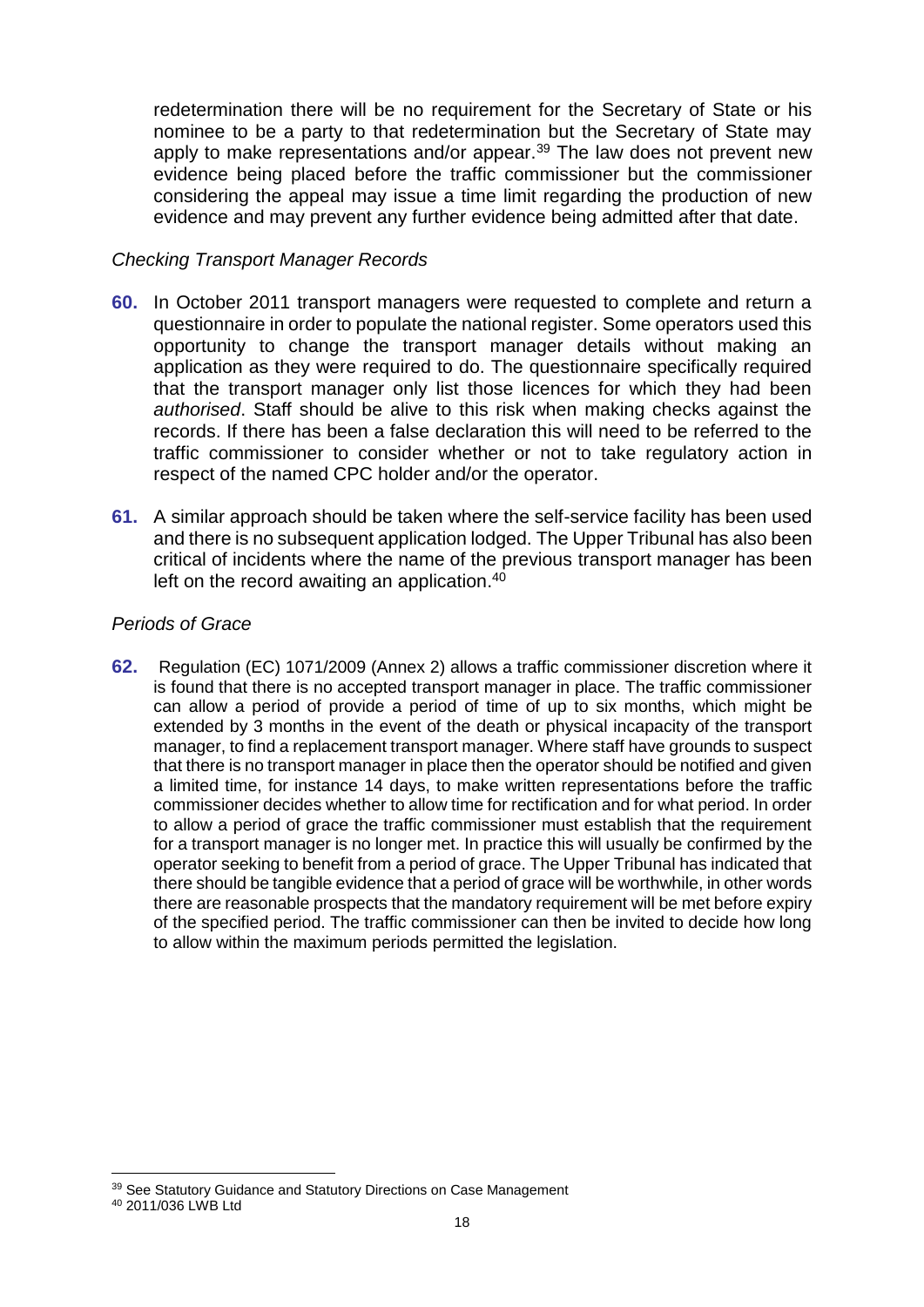## **ANNEX 1: STARTING POINT FOR ASSESSING THE CAPACITY TO EXERCISE CONTINUOUS AND EFFECTIVE MANAGEMENT IN SUBMISSIONS**

**Starting point** The guidelines below refer to starting points only and give indicative weekly hours of work which might be specified by a transport manager but the traffic commissioner will consider all relevant factors in determining whether the starting points should be departed from. The level of hours required for any other employment, self employment or activities in which the proposed transport manager is engaged must also be taken into account as they may restrict their ability to devote sufficient time to the duties of a transport manager on any operator's licence.

**Delegated Authority Applications** Where the starting point is met and there is no other relevant adverse information (see 'Determining Factors' below) the decision may be determined under delegated authority in accordance with existing delegations. Proposals which do not meet these guidelines must be referred to the relevant traffic commissioner for a decision. Once granted, direct replacements equating to the same commitment need not be referred to the traffic commissioner unless there is a current compliance issue.

## LEVEL OF AUTHORITY

The suggested amounts of time are a starting point as to what traffic commissioners might expect in terms of hours worked. They are intended as a prompt to operators/applicants and the nominated CPC holder to discuss what time is actually required to carry out the duties suggested at paragraph 51 above.

| ັັ                    |                                     |
|-----------------------|-------------------------------------|
| <b>Motor Vehicles</b> | Proposed Hours (per week)           |
| 2 or less             | $2 - 4$                             |
| 3 to 5                | $4 - 8$                             |
| 6 to 10               | $8 - 12$                            |
| 11 to 14              | $12 - 20$                           |
| 15 to 29              | 20-30                               |
| 30 to 50              | 30-Full Time                        |
| Above 50              | Full Time and additional assistance |
|                       | required                            |

Additional hours may be required for trailers.

In respect of total hours traffic commissioners will be aware that the road transport working time legislation limits the average working week to 48 hours over a given reference period with no week within that reference period being over 60 hours. The horizontal working time legislation (non-EU regulated mobile workers) requires that 'adequate rest' be undertaken each week.

**Other factors** the matters set out in the following table might assist the traffic commissioner in making a decision on whether to go up or down from the starting points described above.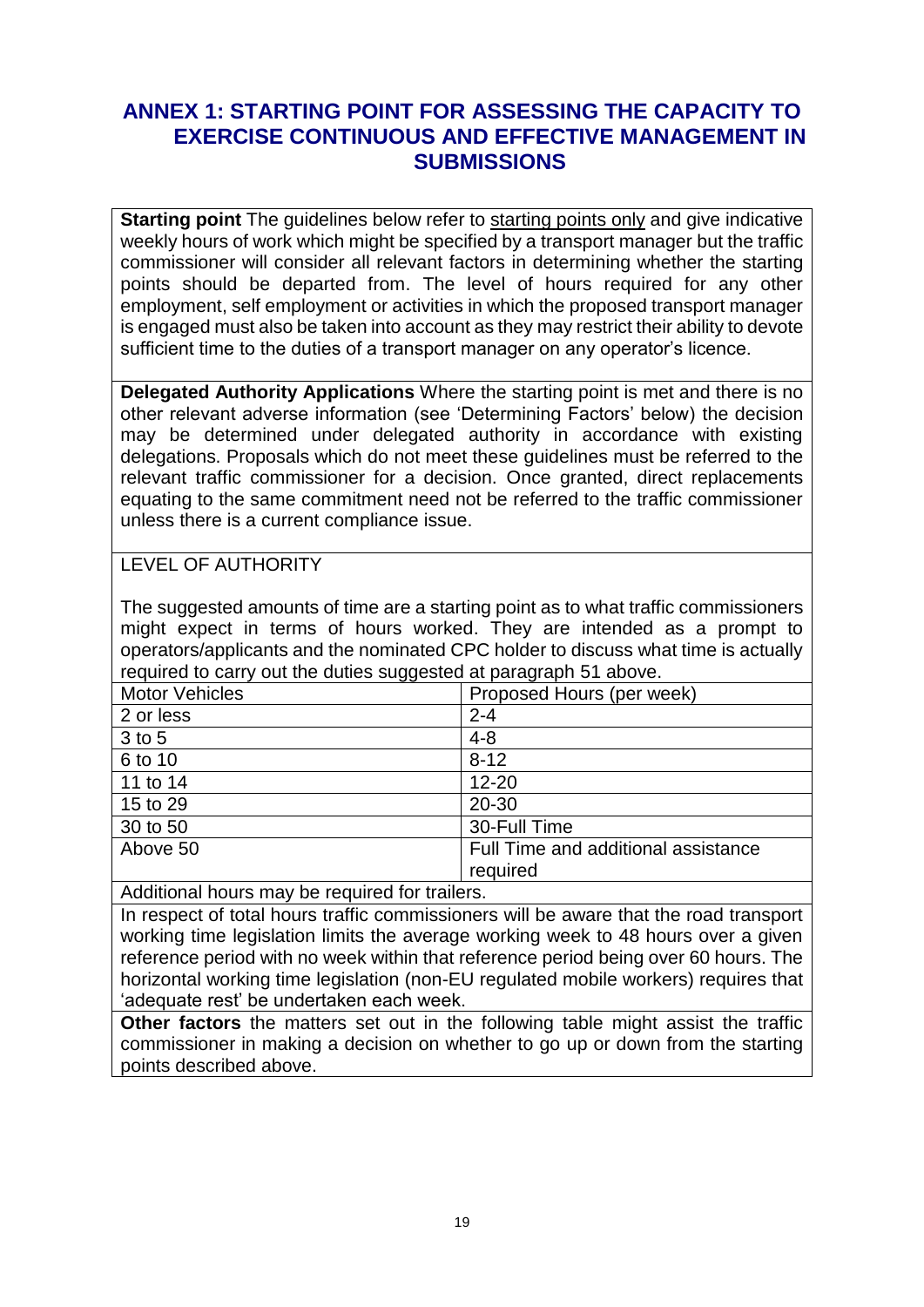Factors which might assist the traffic commissioner in deciding on an application include:

| The terms upon which the proposed<br>transport manager is to be employed.                                                                                                                                                                         | The traffic commissioner may wish to<br>see a copy of the contract of<br>employment.                                                                                                                                                                                                                 |
|---------------------------------------------------------------------------------------------------------------------------------------------------------------------------------------------------------------------------------------------------|------------------------------------------------------------------------------------------------------------------------------------------------------------------------------------------------------------------------------------------------------------------------------------------------------|
| The number of operator licences and/or<br>vehicles for which that transport<br>manager will be responsible;                                                                                                                                       | If a transport manager is already listed<br>on at least 3 other licences; and/or if a<br>transport manager is already<br>responsible for 50 vehicles <sup>41</sup> .                                                                                                                                 |
| The number of operating centres for<br>which the transport manager is<br>responsible both on that licence and<br>any other operator's licences.                                                                                                   | The geographical location of the<br>transport manager in relation to the<br>operator's business and all operating<br>centres on all licences. The number of<br>times and length of period that the<br>transport manager intends to visit each<br>operating centre.                                   |
| Does the transport manager have any<br>other duties in the organisation e.g. as a<br>driver, director or contracts manager?                                                                                                                       | Traffic commissioners will wish to<br>consider carefully any impact this may<br>have on continuous and effective<br>responsibility for the transport<br>operations                                                                                                                                   |
| Does the proposed transport manager<br>have other employment with another<br>employer (including as a driver) or are<br>they also self employed in any<br>capacity?                                                                               | Traffic commissioners will wish to<br>consider carefully any impact this may<br>have on continuous and effective<br>responsibility for the transport<br>operations                                                                                                                                   |
| Are effective systems in place so that<br>the transport manager "either alone or<br>jointly with one or more other persons,<br>has continuous and effective<br>responsibility for the management of the<br>transport operations of the business"? | Who else is assisting the transport<br>manager, what qualifications do they<br>hold, how will they be supervised and<br>how the transport manager will meet the<br>obligation to exercise continuous and<br>effective responsibility.<br>What technology and management<br>systems will be utilised? |
|                                                                                                                                                                                                                                                   | How does the compliance management<br>of the organisation support the transport<br>manager(s) in meeting the statutory<br>duty?                                                                                                                                                                      |
| Previous compliance history of licences<br>with which the nominated transport<br>manager has been involved <sup>42</sup> .                                                                                                                        | Details may be required together with<br>details of any subsequent action taken<br>by the transport manager.                                                                                                                                                                                         |
| Previous compliance history of the<br>applicant/ operator.                                                                                                                                                                                        |                                                                                                                                                                                                                                                                                                      |

<sup>41</sup> These are starting points. EU Regulation (EC) No 1071/2009, from 4 December 2011, limits external transport managers to act for no more than 4 licence holders and a maximum of 50 vehicles (or fewer if Member States so choose), with a discretion allowed to the competent authority – see DfT Response to public consultation on the above dated August 2011.

<u>.</u>

 $42$  This should not require a submission to contain every compliance episode but checks should be completed to ensure that there has been no significant change.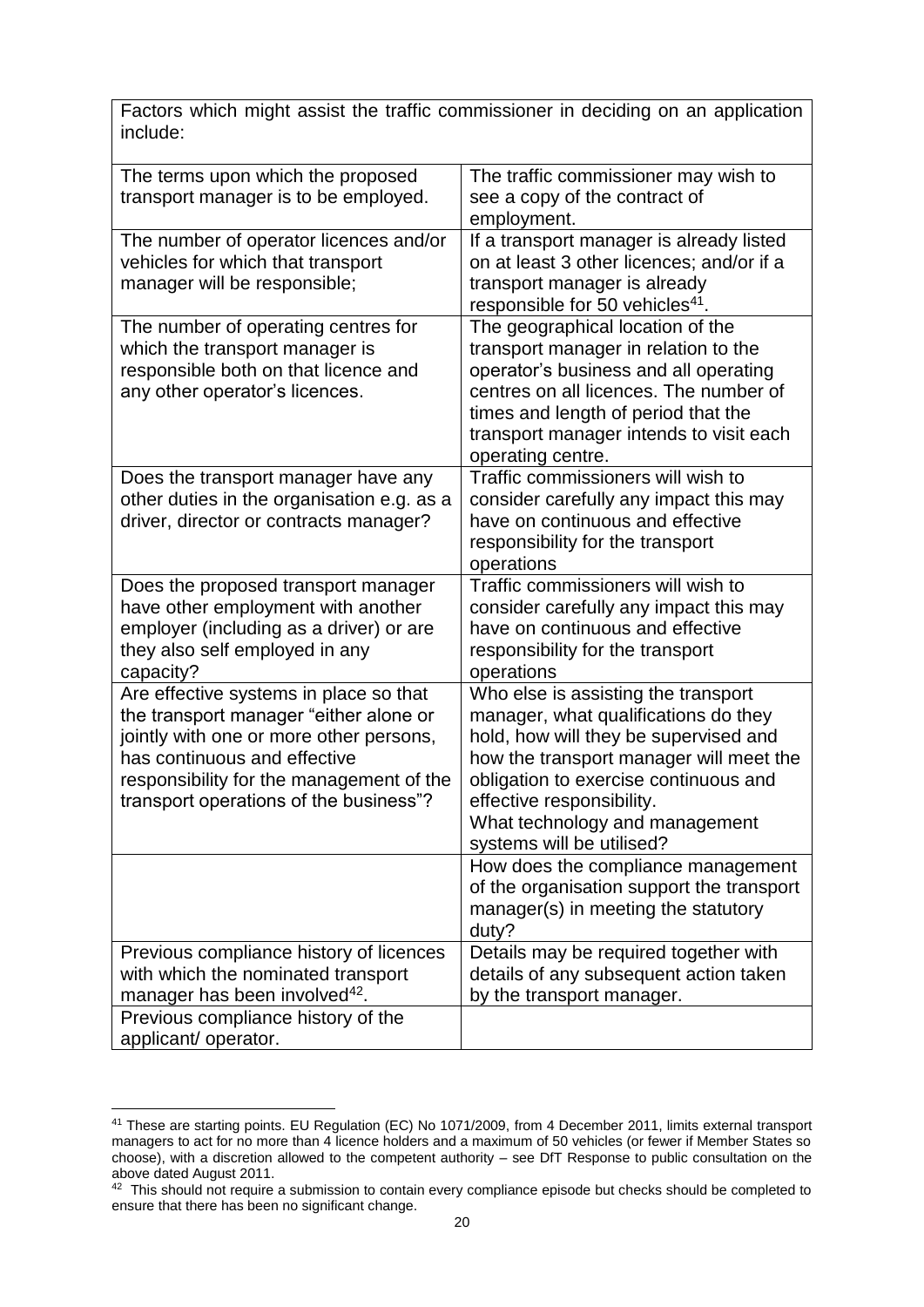| Is the transport manager up to date with<br>the current requirements of the operator<br>licence?                                                                                                                                                                                                                                                                                                                                                                                                                                                     | How recently has the transport manager<br>received training on his or her CPC<br>duties?<br>Details of the course, provider and<br>certificate of attendance may be<br>required.                                                                                                                                                                                                                                                      |
|------------------------------------------------------------------------------------------------------------------------------------------------------------------------------------------------------------------------------------------------------------------------------------------------------------------------------------------------------------------------------------------------------------------------------------------------------------------------------------------------------------------------------------------------------|---------------------------------------------------------------------------------------------------------------------------------------------------------------------------------------------------------------------------------------------------------------------------------------------------------------------------------------------------------------------------------------------------------------------------------------|
| The ability of the transport manager to<br>ensure that the required records are<br>completed and maintained.                                                                                                                                                                                                                                                                                                                                                                                                                                         | Details of any issues regarding literacy<br>and/or numeracy.<br>Access to the required records as, when<br>and where needed.                                                                                                                                                                                                                                                                                                          |
| Does the transport manager have ready<br>access to the relevant records including<br>records of remedial action?                                                                                                                                                                                                                                                                                                                                                                                                                                     | See Statutory Guidance and Statutory<br>Directions on Operating Centres, Stable<br><b>Establishments and Addresses for</b><br>Service                                                                                                                                                                                                                                                                                                 |
| The authority of the transport manager<br>e.g. purchase of parts for vehicles or<br>maintenance equipment, ability to 'hire<br>and fire', proper access to online<br>operator licence records                                                                                                                                                                                                                                                                                                                                                        |                                                                                                                                                                                                                                                                                                                                                                                                                                       |
| A Certificate of Professional<br>Competence (CPC) from any European<br>Union member state <sup>43</sup> (after accession)<br>should be taken as evidence of a<br>transport manager's capability to<br>perform that role, subject to matters that<br>might affect the transport managers'<br>good repute. These should be in the<br>format required by annex 1a of 96/26<br>EC, as amended, by the accession of<br>new Member States. The distinguishing<br>signs of the relevant member state<br>should be on the certificate as listed<br>opposite. | (B) Belgium, (BG) Bulgaria, (CZ) Czech<br>Republic, (DK) Denmark, (D) Germany,<br>(EST) Estonia, (GR) Greece, (E) Spain,<br>(F) France, (IRL) Ireland, (I) Italy,<br>(CY) Cyprus, (LV) Latvia, (LT) Lithuania,<br>(L) Luxembourg, (H) Hungary, (M)<br>Malta,<br>(NL) Netherlands, (A) Austria, (PL)<br>Poland,<br>(P) Portugal, (RO) Romania,<br>(SLO) Slovenia, (SK) Slovakia,<br>(FIN) Finland, (S) Sweden,<br>(UK) United Kingdom. |

1

<sup>&</sup>lt;sup>43</sup> Administratively implements Directive 2004/66 (updating Directive 96/26/EC) on admission to the occupation of road haulage operator and road passenger transport operator and mutual recognition of diplomas, certificates and other evidence of formal qualifications intended to facilitate for these operators the right to freedom of establishment in national and international transport operations.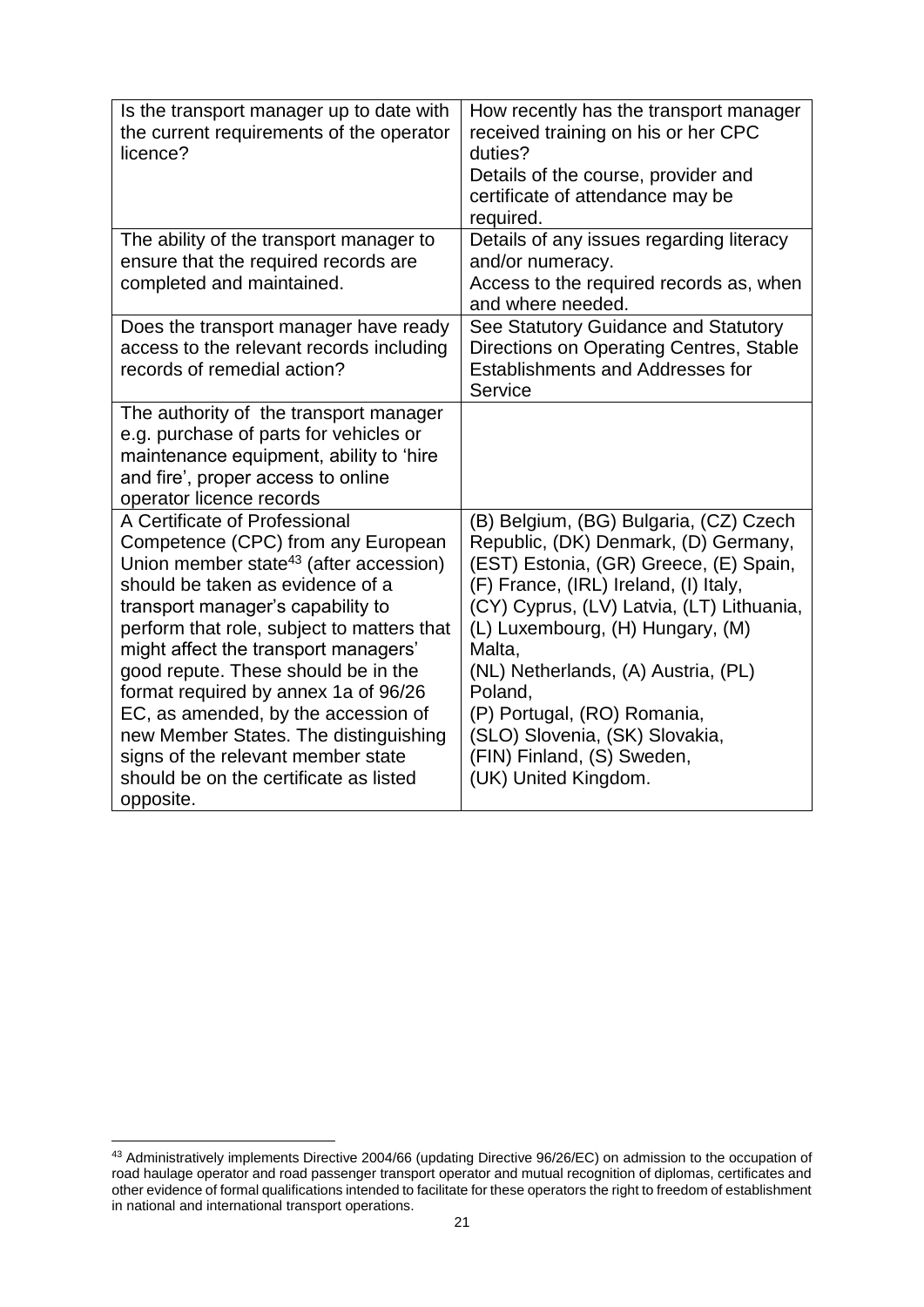## **ANNEX 2: EU LEGISLATION**

Regulation 5 of the Road Transport Operator Regulations 2011 states that a standard licence constitutes an authorisation to engage in the occupation of road transport operator for the purposes of:

**Regulation (EC) 1071/2009 establishing common rules concerning conditions to be complied with to pursue the occupation of road transport operator repealed Council Directive 96/26 EC and applicable from 4th December 2011**

## **Article 3 - Requirements for engagement in the occupation of road transport operator**

1. Undertakings engaged in the occupation of road transport operator shall:

(d) have the requisite professional competence; and

2. Member States may decide to impose additional requirements, which shall be proportionate and non-discriminatory, to be satisfied by undertakings in order to engage in the occupation of road transport operator.

## **Article 4 -Transport manager**

1. An undertaking which engages in the occupation of road transport operator shall designate at least one natural person, the transport manager, who satisfies the requirements set out in Article 3(1)(b) and (d) and who:

(a) effectively and continuously manages the transport activities of the undertaking;

(b) has a genuine link to the undertaking, such as being an employee, director, owner or shareholder or administering it, or, if the undertaking is a natural person, is that person; and

(c) is resident in the Community.

2. If an undertaking does not satisfy the requirement of professional competence laid down in Article 3(1)(d), the competent authority may authorise it to engage in the occupation of road transport operator without a transport manager designated in accordance with paragraph 1 of this Article, provided that:

(a) the undertaking designates a natural person residing in the Community who satisfies the requirements laid down in Article 3(1)(b) and (d), and who is entitled under contract to carry out duties as transport manager on behalf of the undertaking;

(b) the contract linking the undertaking with the person referred to in point (a) specifies the tasks to be performed on an effective and continuous basis by that person, and indicates his or her responsibilities as transport manager. The tasks to be specified shall comprise, in particular, those relating to vehicle maintenance management, verification of transport contracts and documents, basic accounting, the assignment of loads or services to drivers and vehicles, and the verification of safety procedures;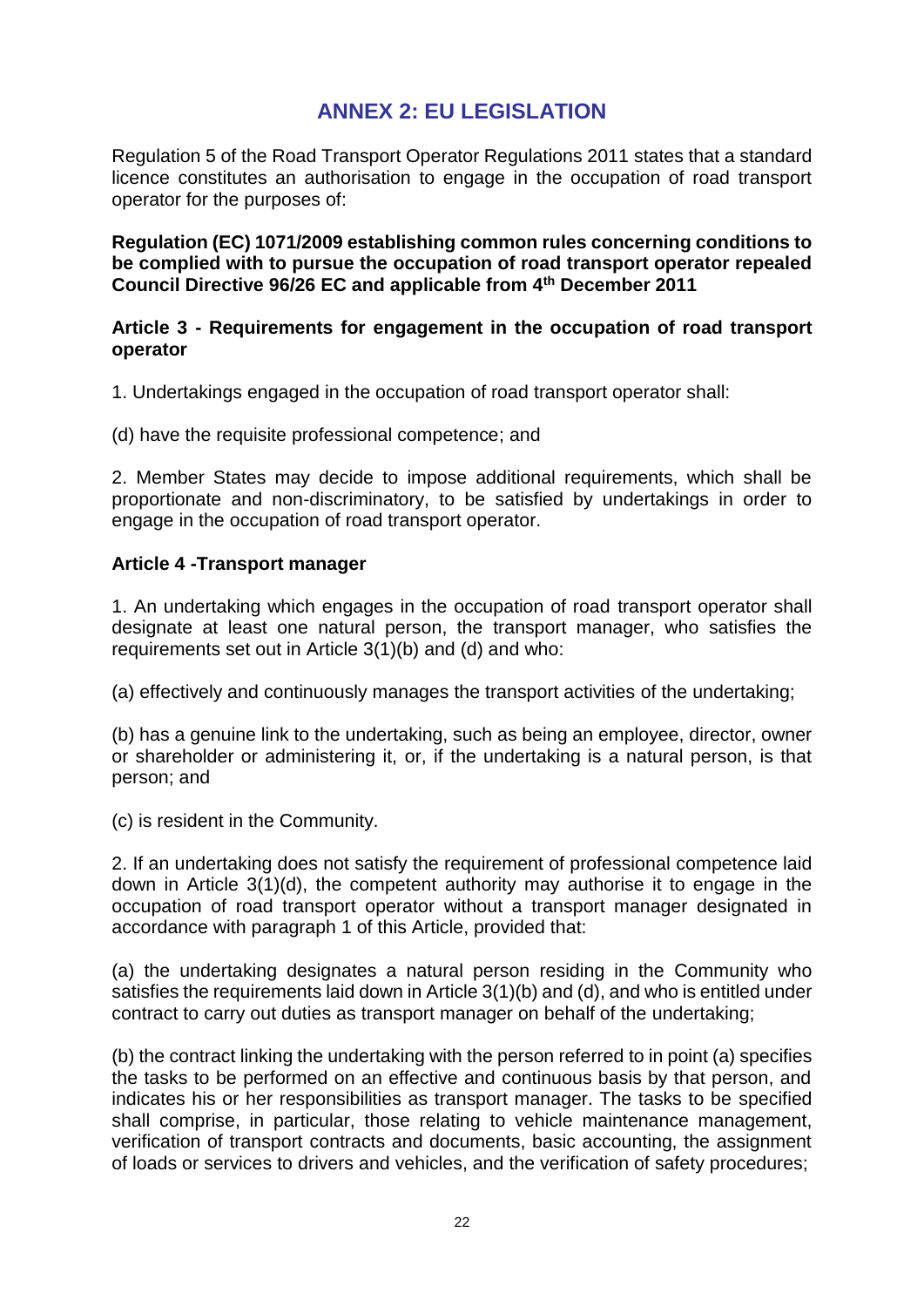(c) in his or her capacity as transport manager, the person referred to in point (a) may manage the transport activities of up to four different undertakings carried out with a combined maximum total fleet of 50 vehicles. Member States may decide to lower the number of undertakings and/or the size of the total fleet of vehicles which that person may manage; and

(d) the person referred to in point (a) performs the specified tasks solely in the interests of the undertaking and his or her responsibilities are exercised independently of any undertakings for which the undertaking carries out transport operations.

3. Member States may decide that a transport manager designated in accordance with paragraph 1 may not in addition be designated in accordance with paragraph 2, or may only be so designated in respect of a limited number of undertakings or a fleet of vehicles that is smaller than that referred to in paragraph 2(c).

4. The undertaking shall notify the competent authority of the transport manager or managers designated.

## **Article 6 - Conditions relating to the requirement of good repute**

1. Subject to paragraph 2 of this Article, Member States shall determine the conditions to be met by undertakings and transport managers in order to satisfy the requirement of good repute laid down in Article 3(1)(b).

In determining whether an undertaking has satisfied that requirement, Member States shall consider the conduct of the undertaking, its transport managers and any other relevant person as may be determined by the Member State. Any reference in this Article to convictions, penalties or infringements shall include convictions, penalties or infringements of the undertaking itself, its transport managers and any other relevant person as may be determined by the Member State.

The conditions referred to in the first subparagraph shall include at least the following:

(a) that there be no compelling grounds for doubting the good repute of the transport manager or the transport undertaking, such as convictions or penalties for any serious infringement of national rules in force in the fields of:

- (i) commercial law;
- (ii) insolvency law;
- (iii) pay and employment conditions in the profession;
- (iv) road traffic law;
- (v) professional liability;
- (vi) trafficking in human beings or drugs; and

(b) that the transport manager or the transport undertaking have not in one or more Member States been convicted of a serious criminal offence or incurred a penalty for a serious infringement of Community rules relating in particular to: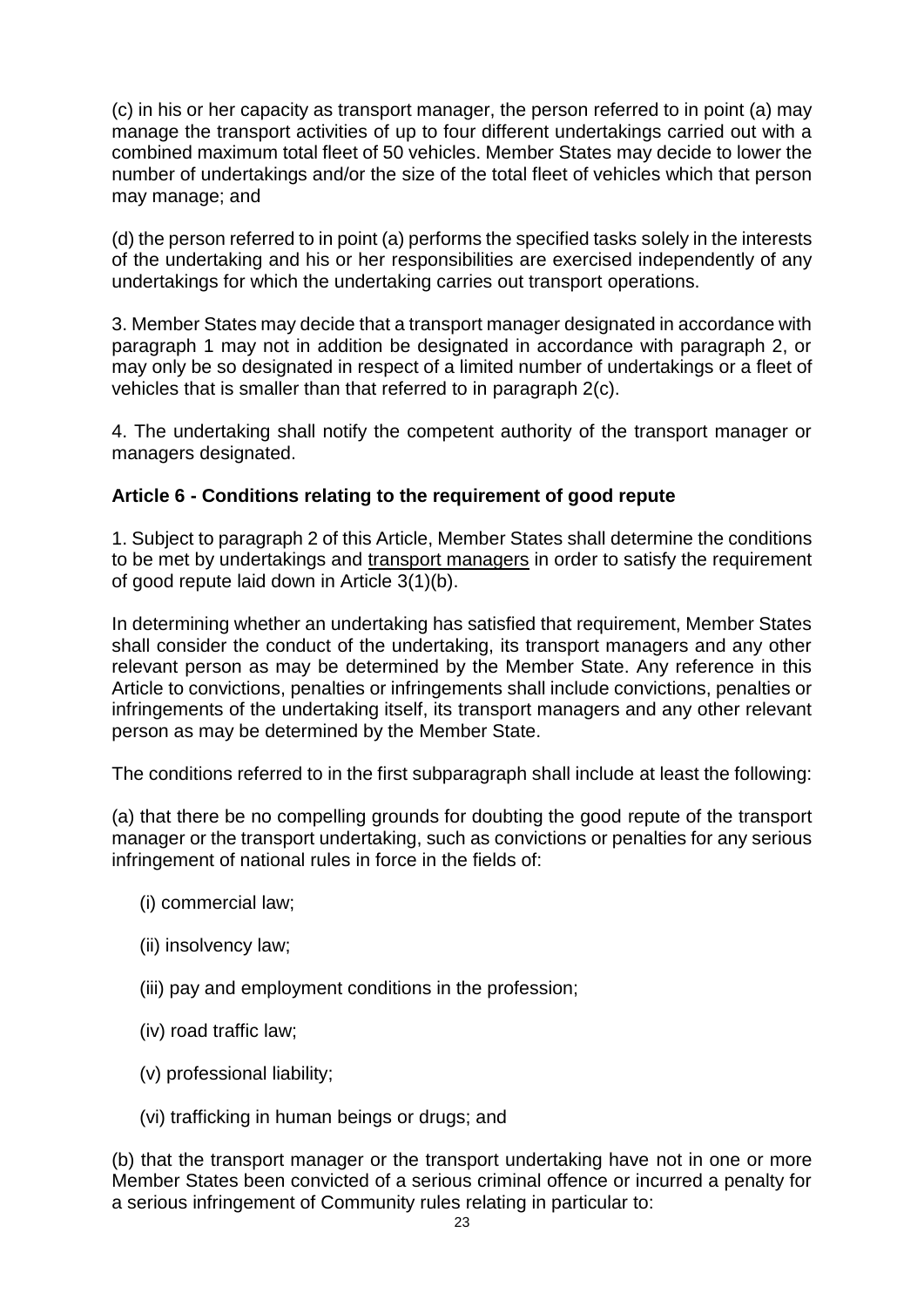(i) the driving time and rest periods of drivers, working time and the installation and use of recording equipment;

(ii) the maximum weights and dimensions of commercial vehicles used in international traffic;

(iii) the initial qualification and continuous training of drivers;

(iv) the roadworthiness of commercial vehicles, including the compulsory technical inspection of motor vehicles;

(v) access to the market in international road haulage or, as appropriate, access to the market in road passenger transport;

(vi) safety in the carriage of dangerous goods by road;

(vii) the installation and use of speed-limiting devices in certain categories of vehicle;

- (viii) driving licences;
- (ix) admission to the occupation;
- (x) animal transport.

2. For the purposes of point (b) of the third subparagraph of paragraph 1:

(a) where the transport manager or the transport undertaking has in one or more Member States been convicted of a serious criminal offence or incurred a penalty for one of the most serious infringements of Community rules as set out in Annex IV, the competent authority of the Member State of establishment shall carry out in an appropriate and timely manner a duly completed administrative procedure, which shall include, if appropriate, a check at the premises of the undertaking concerned.

The procedure shall determine whether, due to specific circumstances, the loss of good repute would constitute a disproportionate response in the individual case. Any such finding shall be duly reasoned and justified.

If the competent authority finds that the loss of good repute would constitute a disproportionate response, it may decide that good repute is unaffected. In such case, the reasons shall be recorded in the national register. The number of such decisions shall be indicated in the report referred to in Article 26(1).

If the competent authority does not find that the loss of good repute would constitute a disproportionate response, the conviction or penalty shall lead to the loss of good repute;

(b) the Commission shall draw up a list of categories, types and degrees of seriousness of serious infringements of Community rules which, in addition to those set out in Annex IV, may lead to the loss of good repute. Member States shall take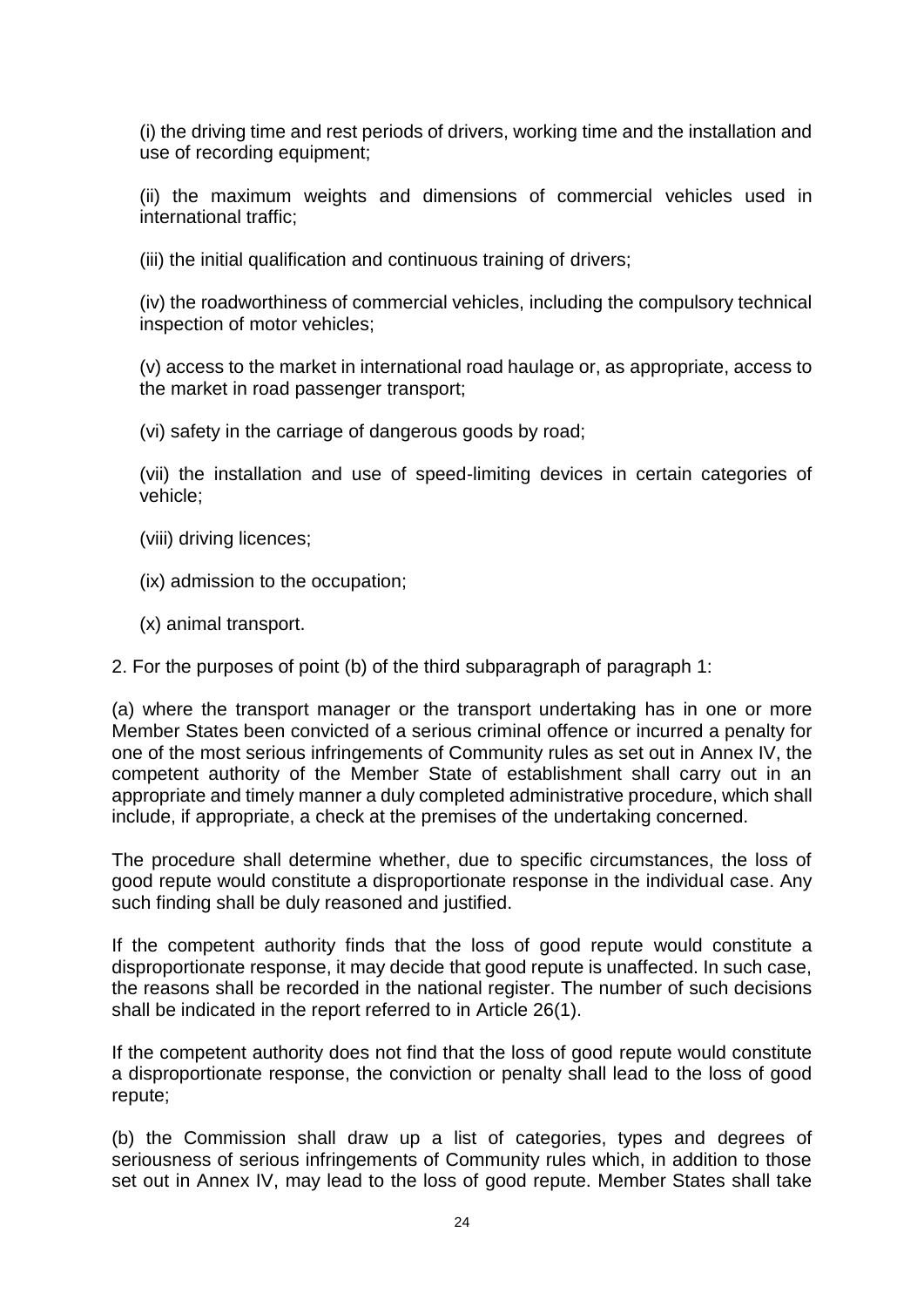into account information on those infringements, including information received from other Member States, when setting the priorities for checks pursuant to Article 12(1).

Those measures, designed to amend non-essential elements of this Regulation by supplementing it and which relate to this list, shall be adopted in accordance with the regulatory procedure with scrutiny referred to in Article 25(3).

To this end, the Commission shall:

(i) lay down the categories and types of infringement which are most frequently encountered;

(ii) define the degree of seriousness of infringements according to their potential to create a risk of fatalities or serious injuries; and

(iii) provide the frequency of occurrence beyond which repeated infringements shall be regarded as more serious, by taking into account the number of drivers used for the transport activities managed by the transport manager.

3. The requirement laid down in Article 3(1)(b) shall not be satisfied until a rehabilitation measure or any other measure having an equivalent effect has been taken pursuant to the relevant provisions of national law.

## **Article 8 - Conditions relating to the requirement of professional competence**

1. In order to satisfy the requirement laid down in Article 3(1)(d), the person or persons concerned shall possess knowledge corresponding to the level provided for in Part I of Annex I in the subjects listed therein. That knowledge shall be demonstrated by means of a compulsory written examination which, if a Member State so decides, may be supplemented by an oral examination. Those examinations shall be organised in accordance with Part II of Annex I. To this end, Member States may decide to impose training prior to the examination.

2. The persons concerned shall sit the examination in the Member State in which they have their normal residence or the Member State in which they work.

'Normal residence' shall mean the place where a person usually lives, that is for at least 185 days in each calendar year, because of personal ties which show close links between that person and the place where he is living.

However, the normal residence of a person whose occupational ties are in a different place from his personal ties and who, consequently, lives in turn in different places situated in two or more Member States, shall be regarded as being in the place of his personal ties, provided that such person returns there regularly. This last condition shall not be required where the person is living in a Member State in order to carry out a task of a definite duration. Attendance at a university or school shall not imply transfer of normal residence.

3. Only the authorities or bodies duly authorised for this purpose by a Member State, in accordance with criteria defined by it, may organise and certify the written and oral examinations referred to in paragraph 1. Member States shall regularly verify that the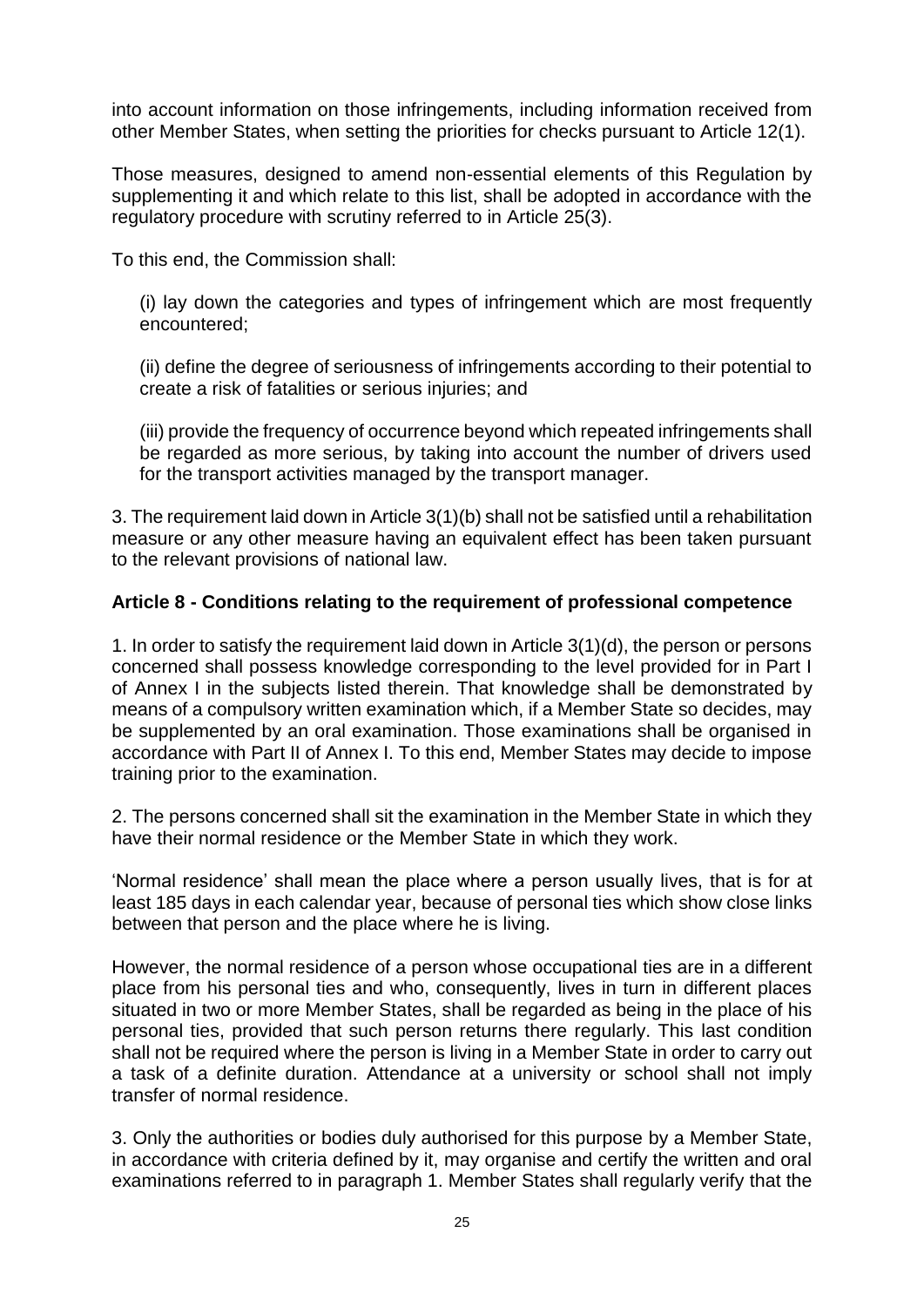conditions under which those authorities or bodies organise the examinations are in accordance with Annex I.

4. Member States may duly authorise, in accordance with criteria defined by them, bodies to provide applicants with high-quality training to prepare them for the examinations and transport managers with continuous training to update their knowledge if they wish to do so. Such Member States shall regularly verify that these bodies at all times fulfil the criteria on the basis of which they were authorised.

5. Member States may promote periodic training on the subjects listed in Annex I at 10-year intervals to ensure that transport managers are aware of developments in the sector.

6. Member States may require persons who possess a certificate of professional competence, but who have not managed a road haulage undertaking or a road passenger transport undertaking in the last 5 years, to undertake retraining in order to update their knowledge regarding the current developments of the legislation referred to in Part I of Annex I.

7. A Member State may exempt the holders of certain higher education qualifications or technical education qualifications issued in that Member State, specifically designated to this end and entailing knowledge of all the subjects listed in Annex I from the examination in the subjects covered by those qualifications. The exemption shall only apply to those sections of Part I of Annex I for which the qualification covers all subjects listed under the heading of each section.

A Member State may exempt from specified parts of the examinations holders of certificates of professional competence valid for national transport operations in that Member State.

8. A certificate issued by the authority or body referred to in paragraph 3 shall be produced as proof of professional competence. That certificate shall not be transferable to any other person. It shall be drawn up in accordance with the security features and the model certificate set out in Annexes II and III and shall bear the seal of the duly authorised authority or body which issued it.

9. The Commission shall adapt Annexes I, II and III to technical progress. Those measures, designed to amend non-essential elements of this Regulation, shall be adopted in accordance with the regulatory procedure with scrutiny referred to in Article 25(3).

10. The Commission shall encourage and facilitate the exchange of experience and information between Member States, or through any body it may designate, concerning training, examinations and authorisations.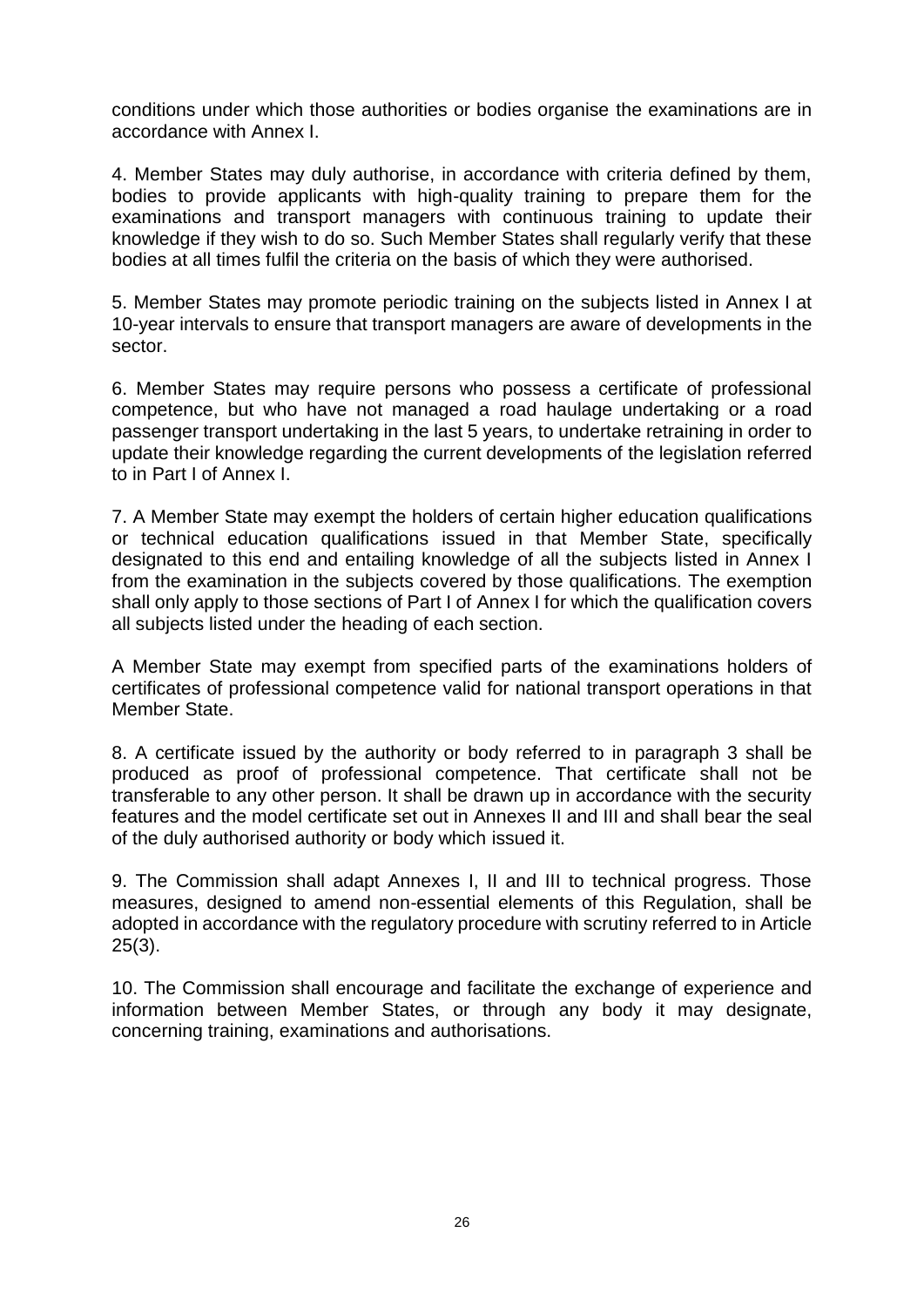## **Article 9 - Exemption from examination**

Member States may decide to exempt from the examinations referred to in Article 8(1) persons who provide proof that they have continuously managed a road haulage undertaking or a road passenger transport undertaking in one or more Member States for the period of 10 years before 4 December 2009.

## **Article 13 - Procedure for the suspension and withdrawal of authorisations**

1. Where a competent authority establishes that an undertaking runs the risk of no longer fulfilling the requirements laid down in Article 3, it shall notify the undertaking thereof. Where a competent authority establishes that one or more of those requirements is no longer satisfied, it may set one of the following time limits for the undertaking to rectify the situation:

(a) a time limit not exceeding 6 months, which may be extended by 3 months in the event of the death or physical incapacity of the transport manager, for the recruitment of a replacement transport manager where the transport manager no longer satisfies the requirement as to good repute or professional competence;

2. The competent authority may require an undertaking whose authorisation has been suspended or withdrawn to ensure that its transport managers have passed the examinations referred to in Article 8(1) prior to any rehabilitation measure being taken.

3. If the competent authority establishes that the undertaking no longer satisfies one or more of the requirements laid down in Article 3, it shall suspend or withdraw the authorisation to engage in the occupation of road transport operator within the time limits referred to in paragraph 1 of this Article.

## **Article 14 - Declaration of unfitness of the transport manager**

1. Where a transport manager loses good repute in accordance with Article 6, the competent authority shall declare that transport manager unfit to manage the transport activities of an undertaking.

2. Unless and until a rehabilitation measure is taken in accordance with the relevant provisions of national law, the certificate of professional competence, referred to in Article 8(8), of the transport manager declared to be unfit, shall no longer be valid in any Member State.

## **Article 21 - Certificates of professional competence**

1. Member States shall recognise as sufficient proof of professional competence a certificate which complies with the model certificate set out in Annex III and which is issued by the authority or body duly authorised for that purpose.

2. A certificate issued before 4 December 2011 as proof of professional competence pursuant to the provisions in force until that date shall be deemed to be equivalent to a certificate which complies with the model certificate set out in Annex III and shall be recognised as proof of professional competence in all Member States. Member States may require that holders of certificates of professional competence valid only for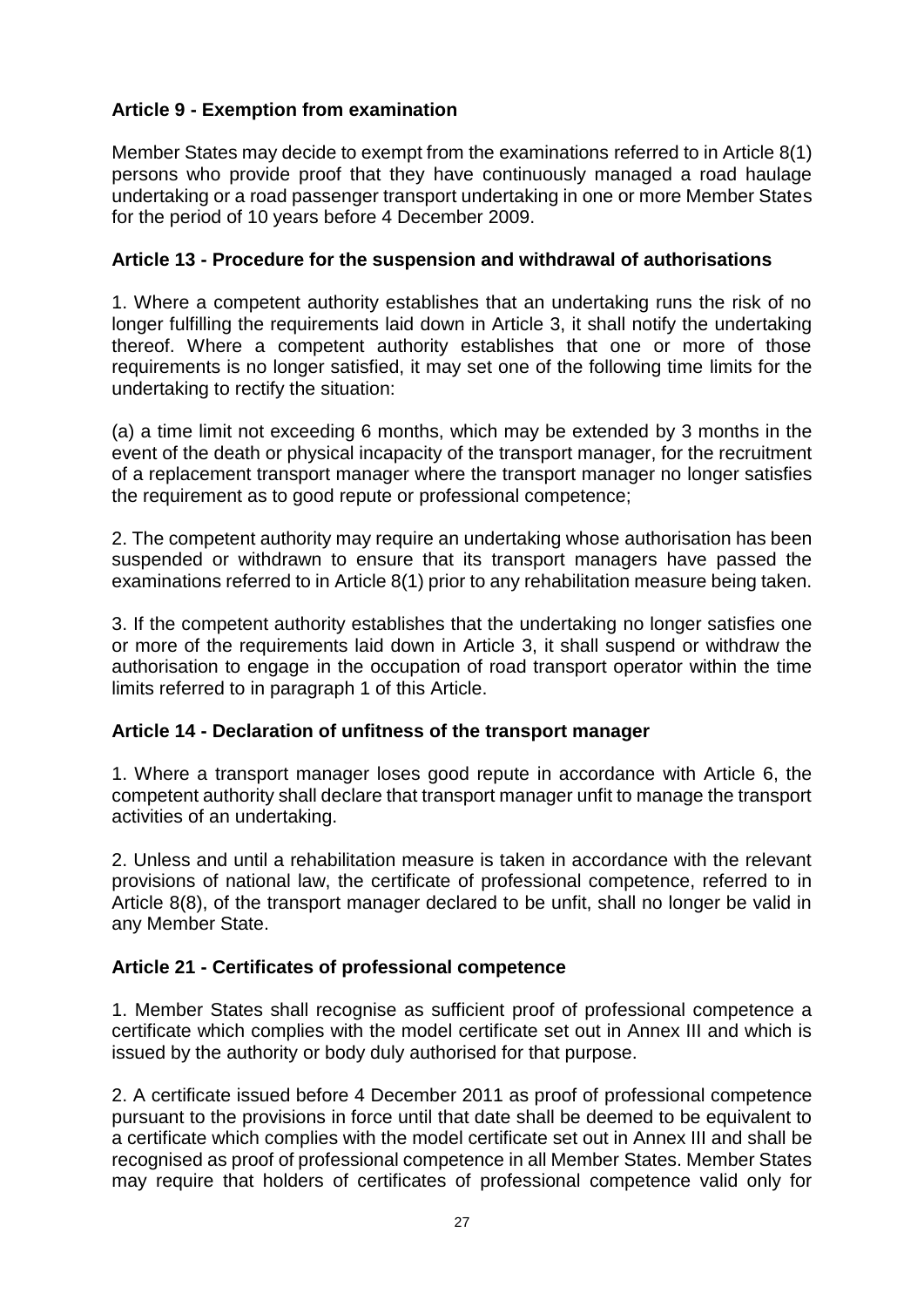national transport pass the examinations, or parts of the examinations, referred to in Article 8(1).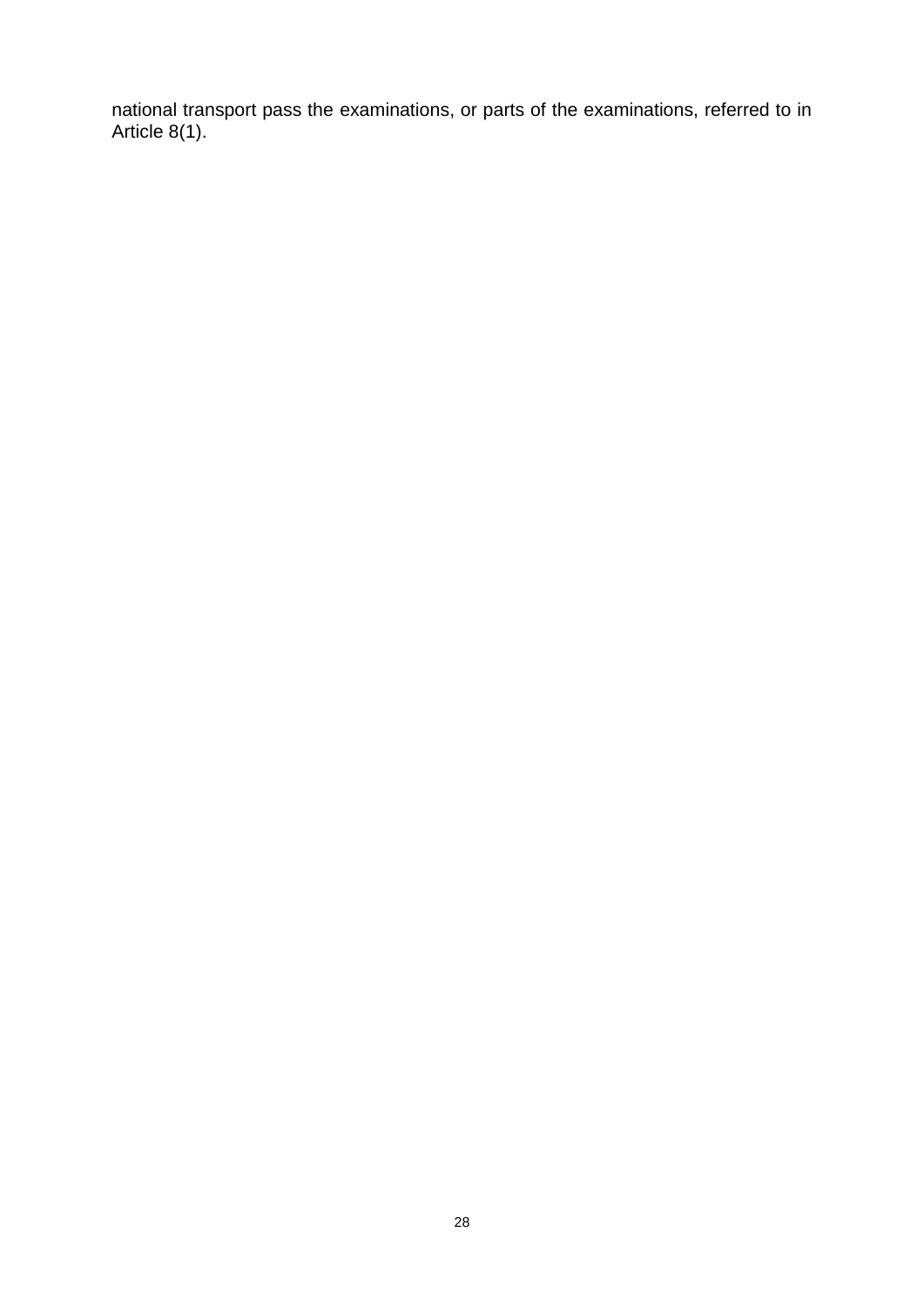## **EU ANNEX 1 - 1**. **LIST OF SUBJECTS REFERRED TO IN ARTICLE 8**

The knowledge to be taken into consideration for the official recognition of professional competence by Member States must cover at least the subjects listed below for road haulage and road passenger transport respectively. In relation to these subjects, applicant road haulage and road passenger transport operators must have the levels of knowledge and practical aptitude necessary for the management of a transport undertaking.

The minimum level of knowledge, as indicated below, may not be below level 3 of the training-level structure laid down in the Annex to Council Decision 85/368/EEC<sup>44</sup>

(1), namely the level of knowledge acquired during the course of compulsory education, which is supplemented either by vocational training and supplementary technical training or by secondary school or other technical training.

## **A. Civil law**

The applicant must, in particular, in relation to road haulage and passenger transport:

- 1. be familiar with the main types of contract used in road transport and with the rights and obligations arising there from;
- 2. be capable of negotiating a legally valid transport contract, notably with regard to conditions of carriage;

in relation to road haulage:

- 3. be able to consider a claim by his principal regarding compensation for loss of or damage to goods during transportation or for their late delivery, and to understand how such a claim affects his contractual liability;
- 4. be familiar with the rules and obligations arising from the CMR Convention on the Contract for the International Carriage of Goods by Road;

in relation to road passenger transport:

5. be able to consider a claim by his principal regarding compensation for injury to passengers or damage to their baggage caused by an accident during transportation, or regarding compensation for delays, and to understand how such a claim affects his contractual liability.

<sup>1</sup> <sup>44</sup> Council Decision 85/368/EEC of 16 July 1985 on the comparability of vocational training qualifications between the Member States of the European Community (OJ L 199, 31.7.1985, p. 56).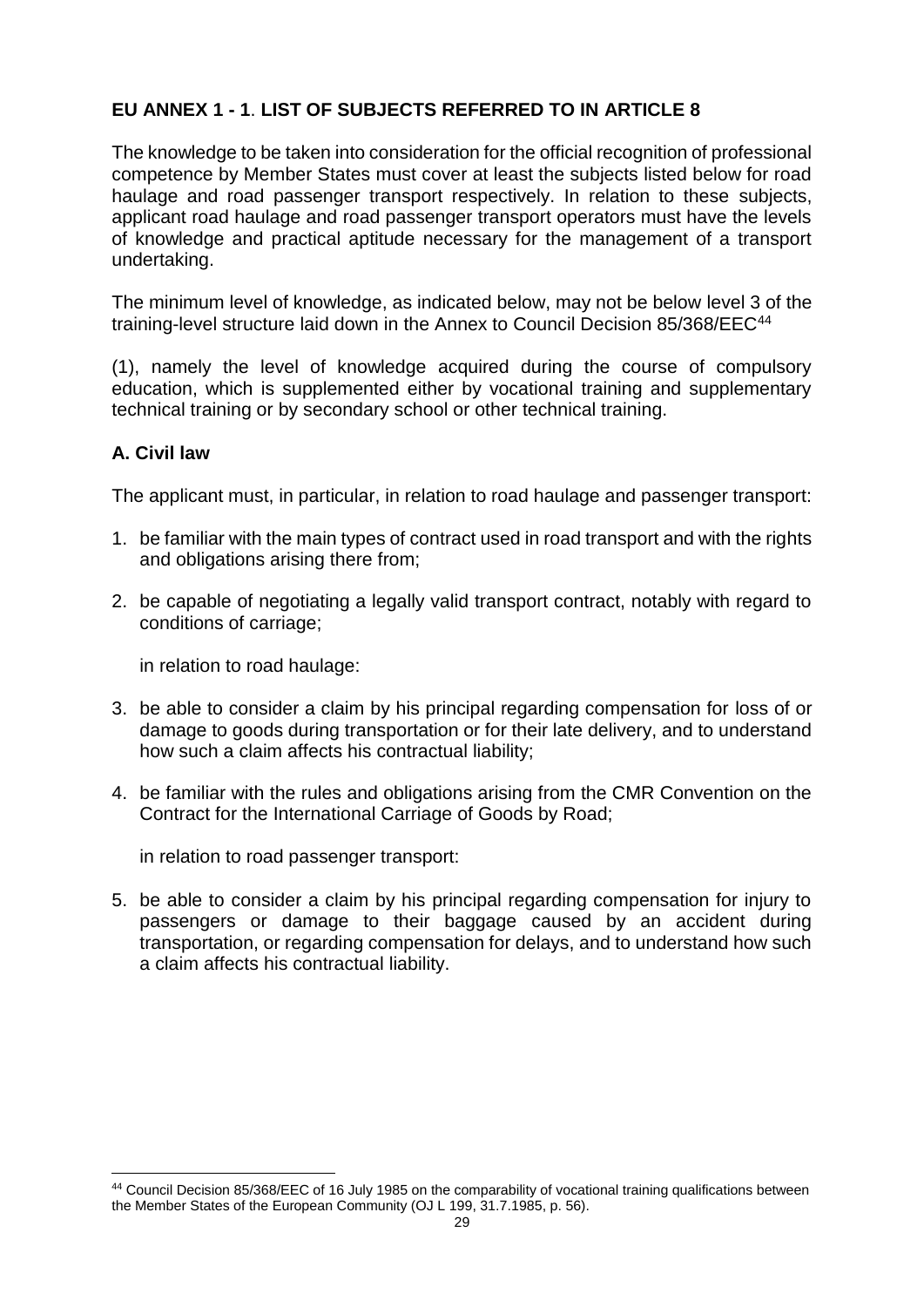## **B. Commercial law**

The applicant must, in particular, in relation to road haulage and passenger transport:

- 1. be familiar with the conditions and formalities laid down for plying the trade, the general obligations incumbent upon transport operators (registration, record keeping, etc.) and the consequences of bankruptcy;
- 2. have appropriate knowledge of the various forms of commercial companies and the rules governing their constitution and operation.

## **C. Social law**

1

The applicant must, in particular, in relation to road haulage and passenger transport, be familiar with the following:

- 1. the role and function of the various social institutions which are concerned with road transport (trade unions, works councils, shop stewards, labour inspectors, etc.);
- 2. the employers' social security obligations;
- 3. the rules governing work contracts for the various categories of worker employed by road transport undertakings (form of the contracts, obligations of the parties, working conditions and working hours, paid leave, remuneration, breach of contract, etc.);
- 4. the rules applicable to driving time, rest periods and working time, and in particular the provisions of Regulation (EEC) No 3821/85, Regulation (EC) No 561/2006, Directive 2002/15/EC of the European Parliament and of the Council(1) and Directive 2006/22/EC, and the practical measures for applying those provisions; and
- 5. the rules applicable to the initial qualification and continuous training of drivers, and in particular those deriving from Directive 2003/59/EC of the European Parliament and of the Council<sup>45</sup>

<sup>45</sup> Directive 2003/59/EC of the European Parliament and of the Council of 15 July 2003 on the initial qualification and periodic training of drivers of certain road vehicles for the carriage of goods or passengers (OJ L 226, 10.9.2003, p. 4).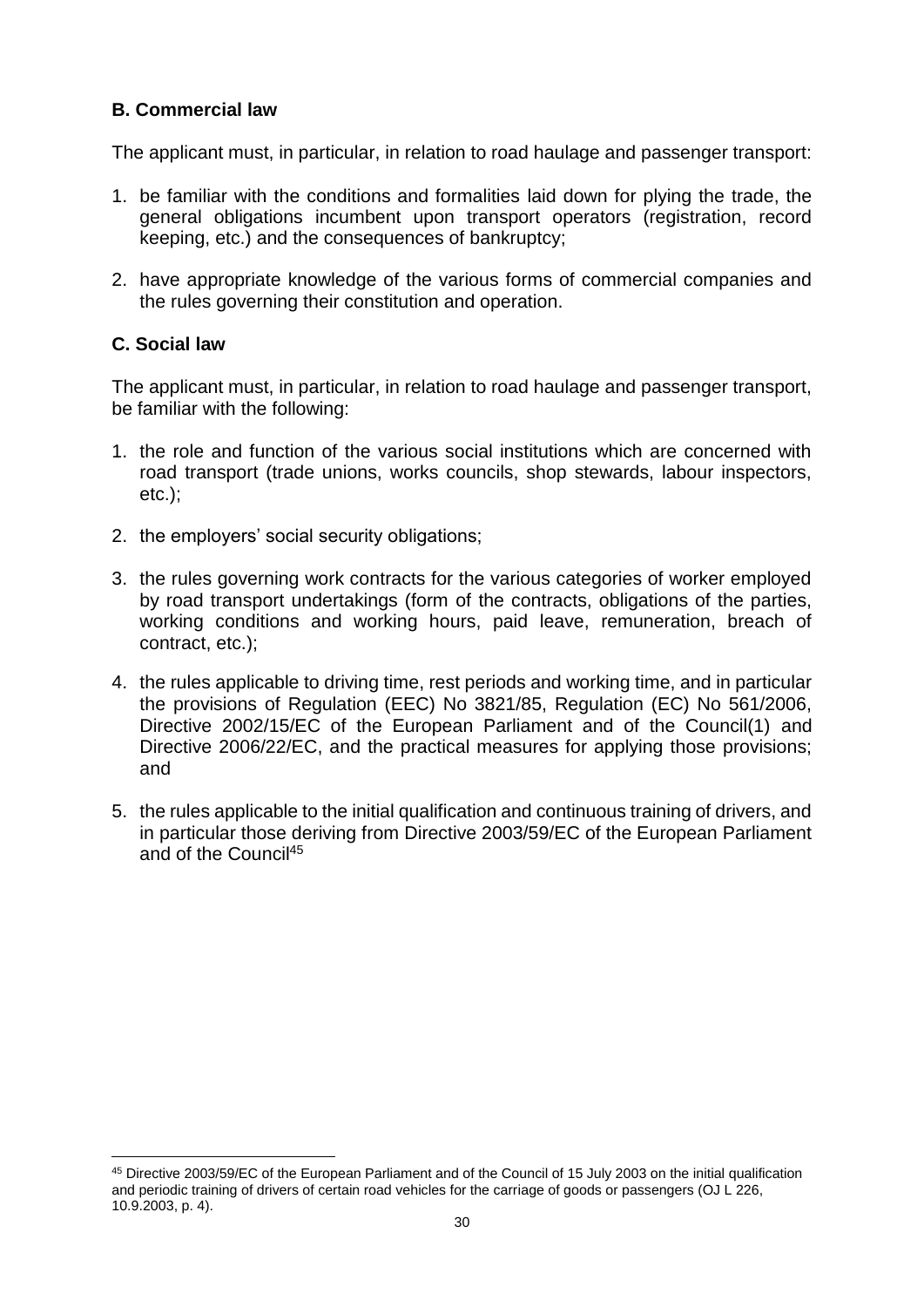## **D. Fiscal law**

The applicant must, in particular, in relation to road haulage and passenger transport, be familiar with the rules governing:

- 1. value added tax (VAT) on transport services;
- 2. motor-vehicle tax;
- 3. the taxes on certain road haulage vehicles and tolls and infrastructure user charges;
- 4. income tax.

## **E. Business and financial management of the undertaking**

The applicant must, in particular, in relation to road haulage and passenger transport:

- 1. be familiar with the laws and practices regarding the use of cheques, bills of exchange, promissory notes, credit cards and other means or methods of payment;
- 2. be familiar with the various forms of credit (bank credit, documentary credit, guarantee deposits, mortgages, leasing, renting, factoring, etc.) and the charges and obligations arising there from;
- 3. know what a balance sheet is, how it is set out and how to interpret it;
- 4. be able to read and interpret a profit and loss account;
- 5. be able to assess the undertaking's profitability and financial position, in particular on the basis of financial ratios;
- 6. be able to prepare a budget;
- 7. be familiar with the cost elements of the undertaking (fixed costs, variable costs, working capital, depreciation, etc.), and be able to calculate costs per vehicle, per kilometre, per journey or per tonne;
- 8. be able to draw up an organisation chart relating to the undertaking's personnel as a whole and to organise work plans, etc.;
- 9. be familiar with the principles of marketing, publicity and public relations, including transport services, sales promotion and the preparation of customer files, etc.;
- 10.be familiar with the different types of insurance relating to road transport (liability, accidental injury/life insurance, non-life and luggage insurance) and the guarantees and obligations arising there from;
- 11.be familiar with the applications of electronic data transmission in road transport;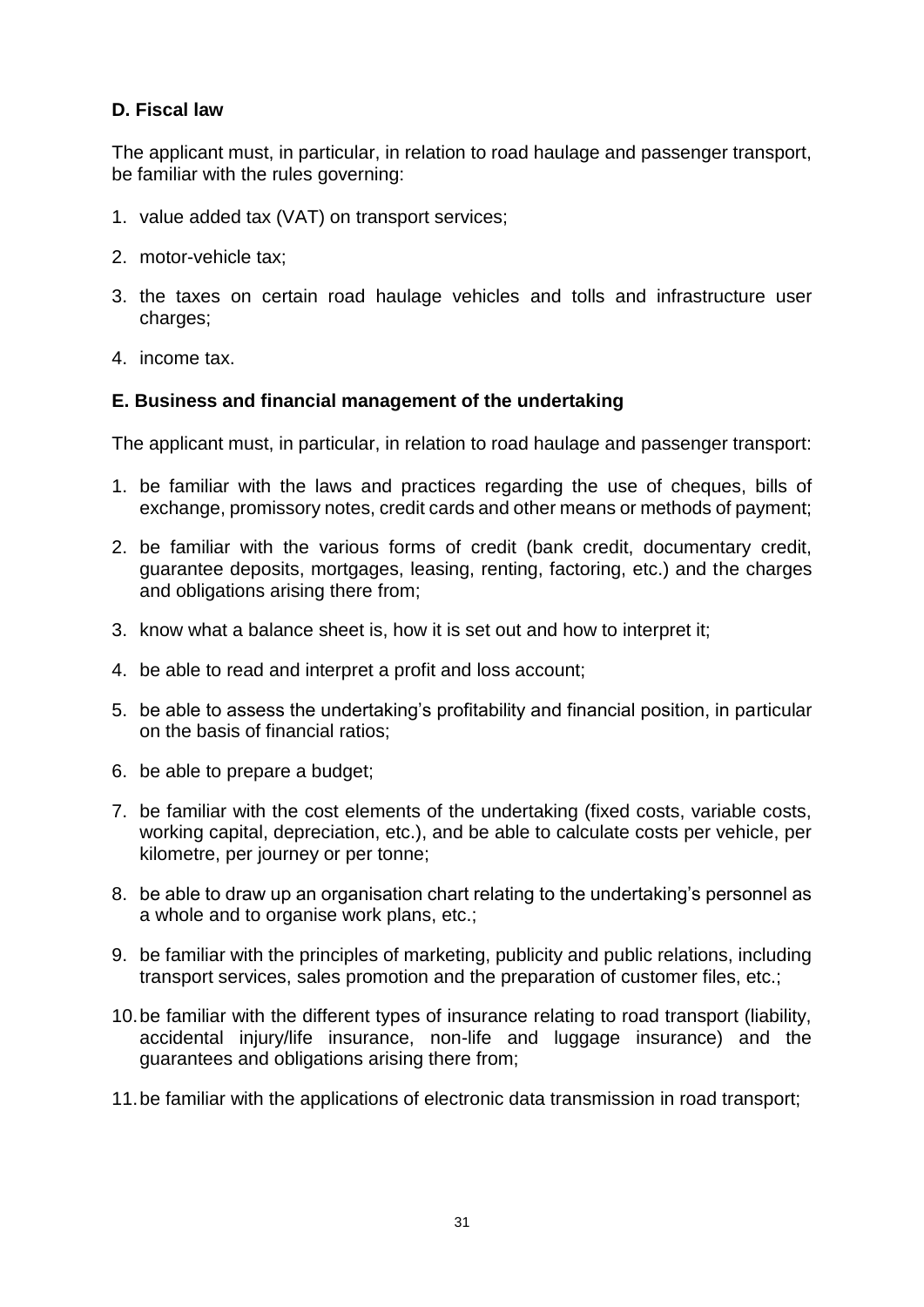in relation to road haulage:

- 12. be able to apply the rules governing the invoicing of road haulage services and know the meaning and implications of Inco terms;
- 13. be familiar with the different categories of transport auxiliaries, their role, their functions and, where appropriate, their status;

in relation to road passenger transport:

- 14. be able to apply the rules governing fares and pricing in public and private passenger transport;
- 15. be able to apply the rules governing the invoicing of road passenger transport services.

## **F. Access to the market**

The applicant must, in particular, in relation to road haulage and passenger transport, be familiar with the following:

- 1. the occupational regulations governing road transport for hire or reward, industrial vehicle rental and subcontracting, and in particular the rules governing the official organisation of the occupation, admission to the occupation, authorisations for intra-Community and extra-Community road transport operations, inspections and penalties;
- 2. the rules for setting up a road transport undertaking;
- 3. the various documents required for operating road transport services and the introduction of checking procedures to ensure that the approved documents relating to each transport operation, and in particular those relating to the vehicle, the driver, the goods and luggage are kept both in the vehicle and on the premises of the undertaking;

in relation to road haulage:

- 4. the rules on the organisation of the market in road haulage services, as well as the rules on freight handling and logistics;
- 5. border formalities, the role and scope of T documents and TIR carnets, and the obligations and responsibilities arising from their use;

in relation to road passenger transport:

- 6. the rules on the organisation of the market in road passenger transport;
- 7. the rules for introducing road passenger transport services and the drawing up of transport plans.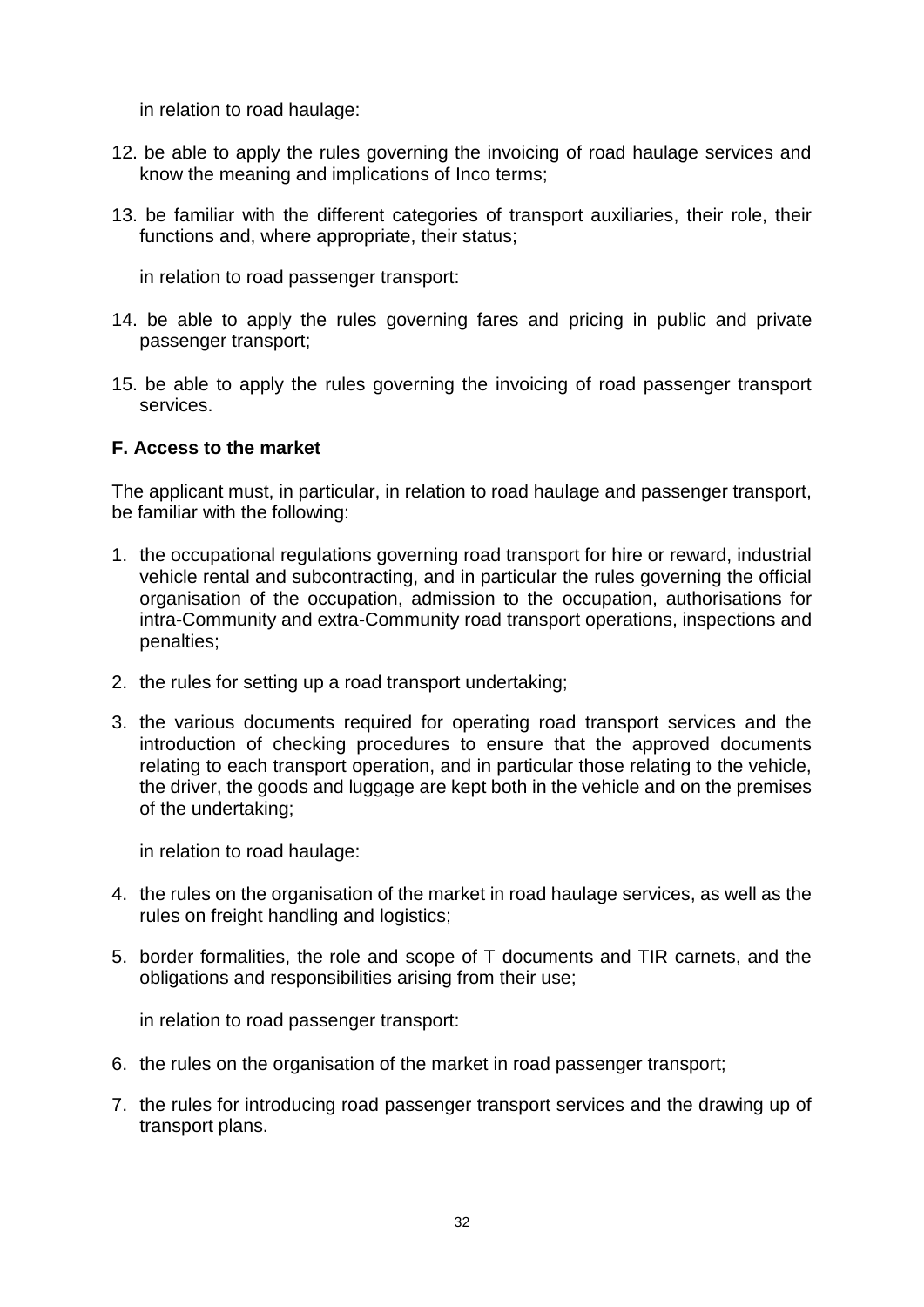## **G. Technical standards and technical aspects of operation**

The applicant must, in particular, in relation to road haulage and passenger transport:

- 1. be familiar with the rules concerning the weights and dimensions of vehicles in the Member States and the procedures to be followed in the case of abnormal loads which constitute an exception to these rules;
- 2. be able to choose vehicles and their components (chassis, engine, transmission system, braking system, etc.) in accordance with the needs of the undertaking;
- 3. be familiar with the formalities relating to the type approval, registration and technical inspection of these vehicles;
- 4. understand what measures must be taken to reduce noise and to combat air pollution by motor vehicle exhaust emissions;
- 5. be able to draw up periodic maintenance plans for the vehicles and their equipment;

in relation to road haulage:

1

- 6. be familiar with the different types of cargo-handling and loading devices (tailboards, containers, pallets, etc.) and be able to introduce procedures and issue instructions for loading and unloading goods (load distribution, stacking, stowing, blocking and chocking, etc.);
- 7. be familiar with the various techniques of 'piggy-back' and roll-on roll-off combined transport;
- 8. be able to implement procedures to comply with the rules on the carriage of dangerous goods and waste, notably those arising from Directive 2008/68/EC<sup>46</sup>(1) and Regulation (EC) No 1013/2006<sup>47</sup>
- 9. be able to implement procedures to comply with the rules on the carriage of perishable foodstuffs, notably those arising from the Agreement on the International Carriage of Perishable Foodstuffs and on the Special Equipment to be used for such Carriage (ATP);
- 10. be able to implement procedures to comply with the rules on the transport of live animals.

<sup>46</sup> Directive 2008/68/EC of the European Parliament and of the Council of 24 September 2008 on the inland transport of dangerous goods(OJ L 260, 30.9.2008, p. 13). (1) and Regulation (EC) No 1013/2006(2)

<sup>47</sup> Regulation (EC) No 1013/2006 of the European Parliament and of the Council of 14 June 2006 on shipments of waste (OJ L 190,12.7.2006, p. 1). (2);